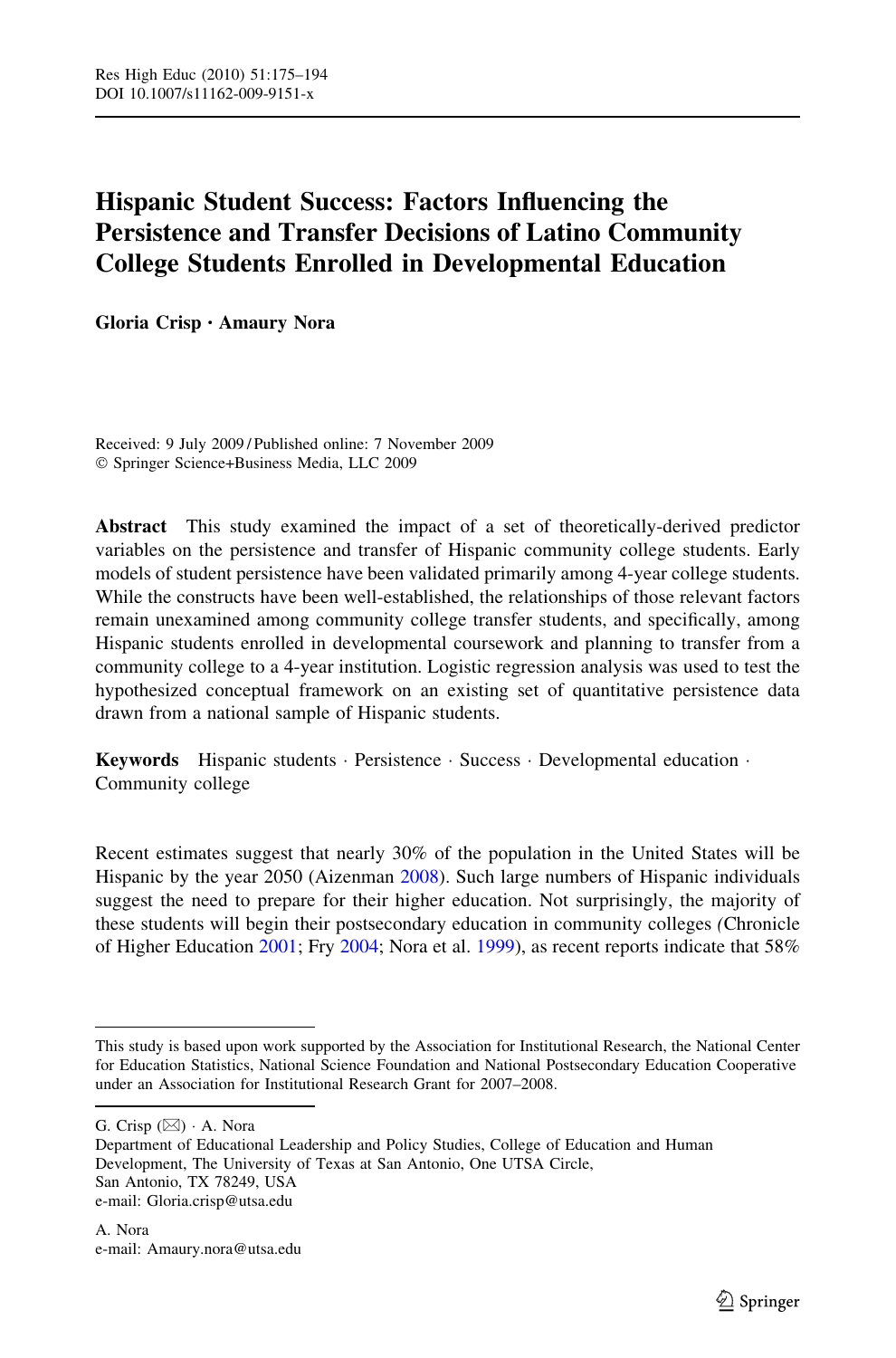of Hispanic students are currently enrolled at 2-year colleges, compared to 42% of White students (Snyder et al. 2006). While 2-year institutions serve many functions, a very important one is the transfer of students seeking an undergraduate degree from a 4-year institution. Among the general population, 90% of students who enroll at a community college intend to obtain a degree or certificate or to transfer to a 4-year institution (Hoachlander et al. 2003). As for Latino/a students, findings from the National Center for Urban Partnerships database indicate that 85% of Hispanic students who attend community colleges view the community college as a first step to obtaining a baccalaureate degree (Rendon and Nora 1997). In other words, not only are the majority of Latino/a students attending community colleges, but their intended goal is to successfully transfer to a 4-year university and to earn an undergraduate degree or higher.

While the intent to transfer is evident among Hispanic students, less than a quarter of all Latino/a students who begin their educational experience at a community college actually transfer to a 4-year institution and/or earn a bachelor's degree (Fry 2004). In fact, Alexander et al. (2007) found that Hispanic community college students are ''less likely than their White counterparts…to complete an associate's degree, transfer to a 4-year institution, and—among those who do transfer—obtain a bachelor's degree (Bailey and Weininger 2002; Fry 2004; Swail et al. 2005; Wilds and Wilson 1998; Woodlief and Chavez 2002, pp. 174–175)''. Because so many Latino/a students are intensely concentrated in community colleges, the exceedingly low transfer rate for those whose original intent is to transfer makes the issue quite disturbing (Dougherty 2002).

Contributing to the issues of low transfer and high student attrition rates for Latino students is another disturbing figure—the number of Hispanics who enter higher education academically unprepared or underprepared to engage in college level coursework. An examination of postsecondary transcripts of students who were in 12th grade in 1992 and enrolled in postsecondary education between 1992 and 2000 indicated that 61% of students who first enrolled in a public 2-year institution completed at least one developmental course (Parsad et al. 2003). Moreover, Hoyt (1999) found that roughly 21% of all entering community college students required remedial education in two subject areas while 11% were required to enroll in developmental work in three subject areas.

Although numerous studies documenting the impact of enrolling in developmental coursework on community college student outcomes exist (e.g., Burley et al. 2001; Crews and Aragon 2007; Melguizo et al. 2008), the majority of studies have failed to control for important selection biases, such as high school curriculum or parental education (Attewell et al. 2006). Moreover, the longitudinal impact of enrolling in developmental coursework among Hispanic community college students has not been properly evaluated. As such, research is needed to track Hispanic students who enroll in developmental coursework and then persist and/or transfer to a 4-year institution (Higbee et al. 2005). According to Hurtado and Kamimura (2003), we must understand that a student's withdrawal decision is contingent on a variety of institutional support structures and college experiences in order to more fully realize why Hispanic students may not persist to graduation. Although many of these factors influencing the success of Hispanic students have been previously identified (e.g., encouragement and support, financial assistance), with the exception of Nora and Garcia (2001), the effects of developmental coursework within a comprehensive theoretical model of student success has not been previously examined. In turn, the purpose of this study was to examine the demographic, pre-college, socio-cultural, environmental, and academic experiences that impact the ''success'' (i.e., persisting, transferring, or earning a 2-year degree) of Hispanic students through the second and third years of college. The following research questions were examined: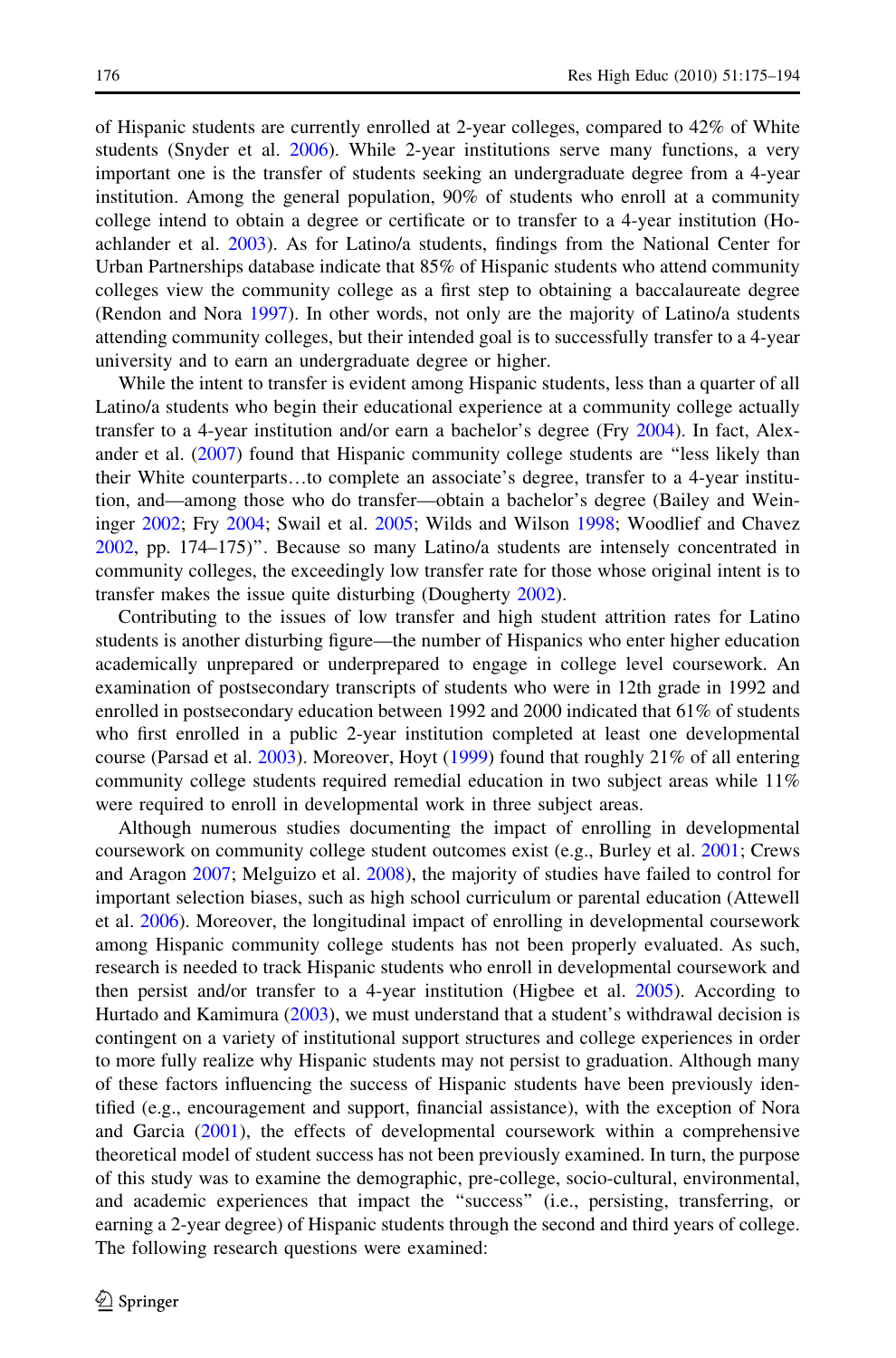- 1. For Hispanic community college students who intend to transfer to a 4-year institution, what factors are related to the probability of being successful in the second and third years of college?
- 2. How do the variables that are related to success vary among developmental and nondevelopmental students?

# Conceptual Framework

Research specific to Hispanic students attending community colleges has been described as being in its infancy stages, and there is no one comprehensive theory to explain the specific factors influencing the success of this unique group of students. As such, the conceptual model guiding the present study was framed using Tinto's (1993) Model of Student Integration, Nora's (2003) Student/Institution Engagement Model, and Bourdieu's (1973) Cultural Capital Theory, conceptual models specific to Latino students (e.g., Nora and Garcia 2001; Torres 2006), and empirical evidence around developmental students. The following paragraphs provide context to the variables used in the logistic models which posit that the persistence and transfer decisions of Hispanic students attending community colleges were related to demographic and pre-college variables, socio/cultural capital, environmental pull-factors, and academic experiences (including enrolling in developmental coursework). A graphical depiction of the conceptual framework is presented in Fig. 1.



Fig. 1 A theoretical model of persistence and transfer among Hispanic community college students who intend to transfer to a 4-year institution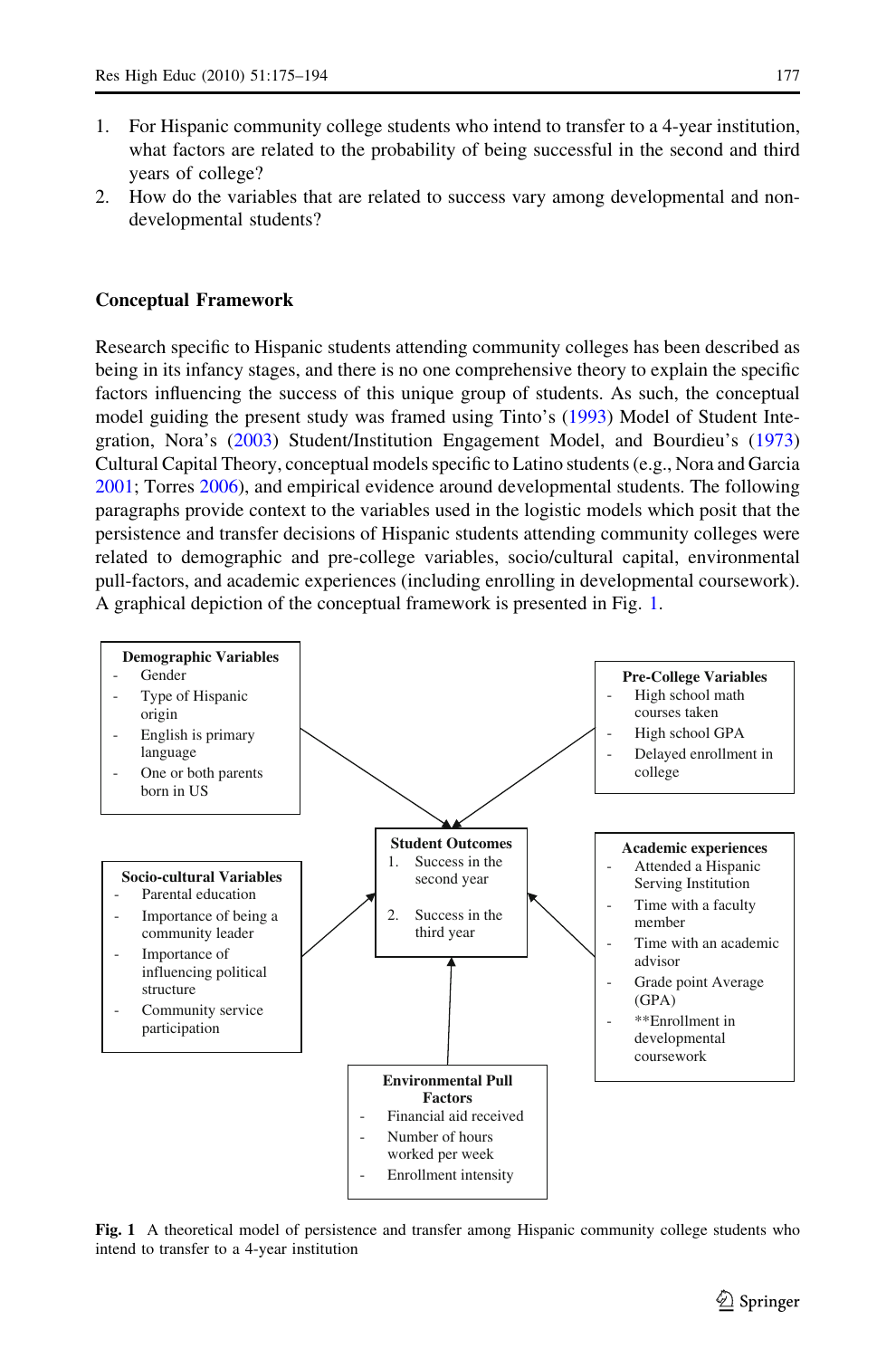## Pre-college Variables

Tinto's (1993) Model of Student Integration demonstrates that pre-college academic preparation, such as high school coursework and grades, influences persistence among traditional college students. The impact of pre-college academic preparation has also been found to be related to persistence and/or successful transfer among community college students (e.g., Wassmer et al. 2004) as well as for Hispanic students enrolled at the community college level (e.g., Arbona and Nora 2007; Suarez 2003). For instance, Arbona and Nora (2007) found that the academic preparation of Hispanic students in high school in the area of mathematics increased the likelihood of community college students transferring to a major institution or earning some form of credential. In addition, research findings indicated a relationship between college success among minority students and the type and quality of education that students received prior to college (Castellanos and Jones 2004). In addition, findings by Rendon and Hope (1996) tell us that cultural factors such as limited English proficiency or irregular attendance patterns may impinge on the retention of minority students. Similarly, research has consistently shown that not immediately enrolling in college after high school (i.e., delayed enrollment) is negatively related to community college students' decisions to persist in college or earn a degree (e.g., Adelman 1999, 2006).

# Socio-cultural Capital

Tinto's (1993) framework also emphasizes the importance of social integration (i.e., participation in campus activities, interaction with peers) in solidifying students' commitment to the institution and to earning a college degree. However, Tinto's (1993) work has long been criticized for not being relevant for minority students (e.g., Rendon et al. 2001; Tierney 1992), as the majority of research on Latina/o students has failed to identify a direct relationship between social integration and persistence (e.g., Nora 1987; Nora and Cabrera 1996; Nora et al. 1996). As such, researchers focused on Latino/a success have also considered the impact of more culturally relevant social experiences, including participation or leadership in community service. For example, borrowing from Putnam's (2000) notion that participation in civic activities represents a form of social capital, recent findings by Nunez (2009) demonstrate a direct relationship between students' obligations to give back to the community and Latino/a students' sense of belonging. Similarly, Hurtado and Carter (1997) found that membership in a social-community organization was significantly related to Latino students' sense of belonging in the third year of college.

Bourdieu's (1973) Cultural Capital Theory contributes to our understanding of how social class may impact Latino/a student success through parental education. More specifically, parental education is thought to be important to students' success in college as first generation students often lack the cultural capital needed to navigate the college environment (Berger 2000). Evidence to support this notion has been found for both Latino/a and community college populations (e.g., Logerbeam et al. 2004; Pascarella et al. 2003). Moreover, qualitative findings by Rendon and Valdez (1993) suggest that Hispanic community college students who have immigrant parents or families with limited understanding of college may face substantial barriers in transferring to a 4-year institution.

## Environmental Pull Factors

Nora's (2003) Student/Institution Engagement Model posits that a set of environmental factors exert a ''pulling away'' or a ''drawing in'' of students into the academic and social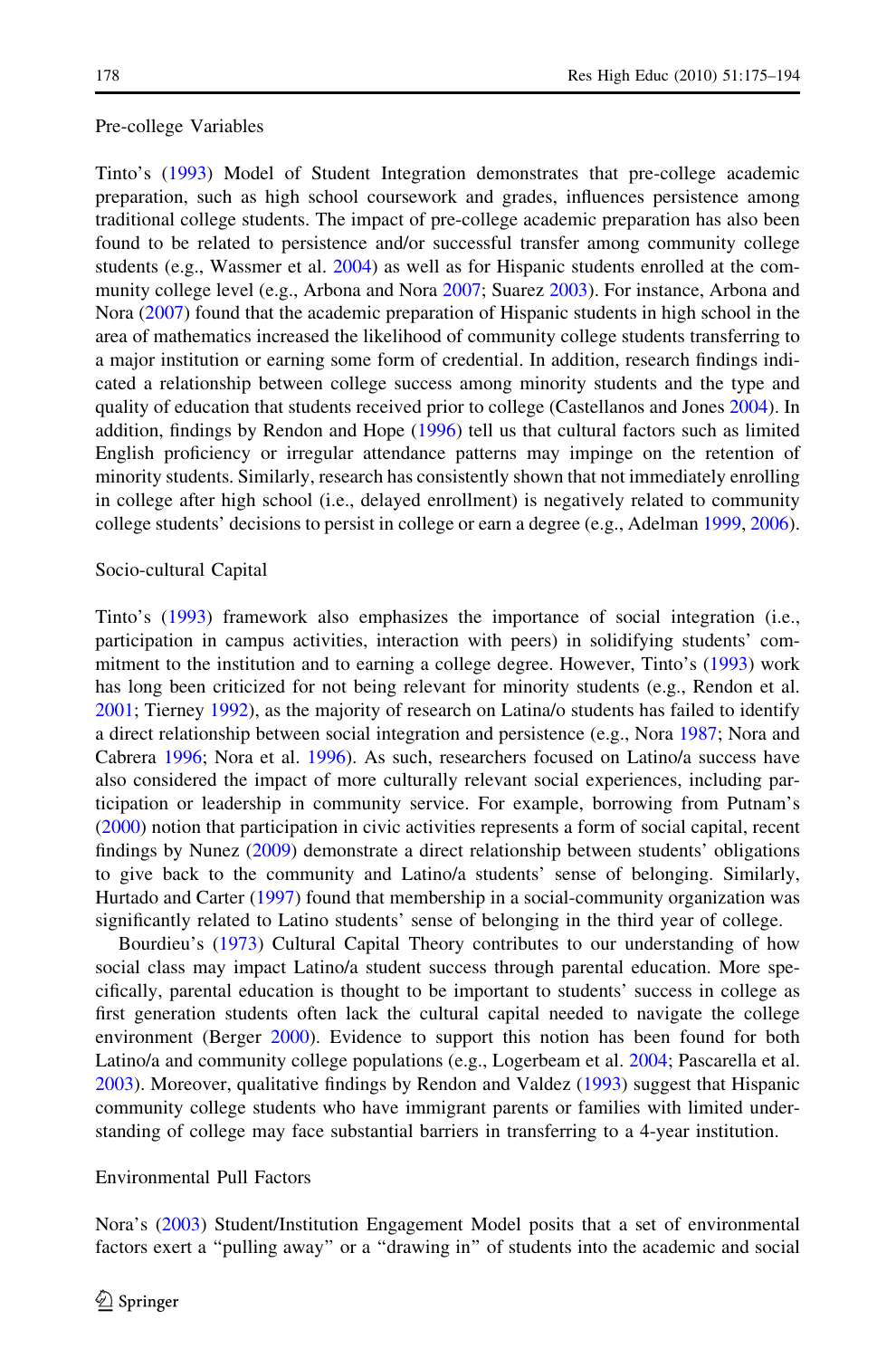campus environments. Subsequently, these pulls are thought to impact a student's tenacity to continue a college education and center on variables external to university life such as having to work off-campus, family responsibilities, financial concerns, attending campus part-time, or having to commute to campus. Numerous studies have documented the negative influence of environmental pull factors on Hispanic success, including early research by Nora and Rendon (1990) who found Hispanic community college students were less likely to transfer to a 4-year institution due to a lack of financial resources and the need to work. However, Nora and Wedham (1991) found that working on-campus may exert a positive pull to college by providing the opportunity to interact with faculty and peers. As another pull factor, a lack of financial support has been shown to pull Hispanic students away from campus (Cabrera et al. 1993; Cabrera et al. 1990; Logerbeam et al. 2004; Stampen and Cabrera 1988). For instance, Nora (1990) found that Hispanic community college students who did not receive campus-based or off-campus-based financial aid (i.e., Pell grants) were significantly less likely to persist, earn more credit hours, or receive a certificate or degree.

#### Academic Experiences

Another variable that has been shown to contribute to student persistence for Latino/a students is college climate. Findings by Nora and associates (i.e., Cabrera and Nora 1994; Cabrera et al. 1993; Nora and Cabrera 1996) established the negative impact that discriminatory behavior, both in and outside of the classroom, has on the persistence decisions of Hispanic students. Moreover, Logerbeam et al. (2004) found that Latino/a students who perceived their campus as ethnically diverse (such as a Hispanic Serving Institution) were more likely to persist in college.

In addition, Tinto's (1993) Model of Student Integration further specifies that academic integration (i.e., interactions with faculty and staff, time spent on homework) positively influences students' persistence decisions. Academic experiences also have been shown to play an important role in Hispanic students' decisions to persist, transfer, or earn a degree. For instance, Hurtado et al. (1996) found that a large concentration of Hispanic students and positive interactions between students and faculty were two major reasons contributing to the persistence decisions of 4-year Hispanic students. Similarly, a causal model recently tested by Torres (2006) specific to Latino/a students identified a direct effect between academic integration, (defined as using the library and meeting with faculty outside of class) and students' commitment to the institution. Qualitative findings by Cejda and Rhodes (2004) revealed faculty interaction to be a key factor in facilitating Hispanic students' movement from a Hispanic Serving community college to a 4-year institution. In addition, research by Suarez (2003) suggested that support from staff members was important to the success of Hispanic community college students.

Furthermore, research has found that one of the most influential factors on Hispanic students' decisions to persist in college is the student's academic performance (e.g., Nora and Cabrera 1996; Nora et al. 1996; Hu and St. John 2001). Findings also demonstrate that Hispanic students are more likely to persist as college grade point average (GPA) increases. Nora et al. (1997) and Hu and St. John (2001) substantiated the importance of academic performance on the persistence decisions of Hispanic students, finding that the GPA of these students had a significant and positive direct influence on their decisions to remain in college. Moreover, Nora and Cabrera (1996) found that not only did the academic achievement of Hispanic students have a positive impact on persistence, but that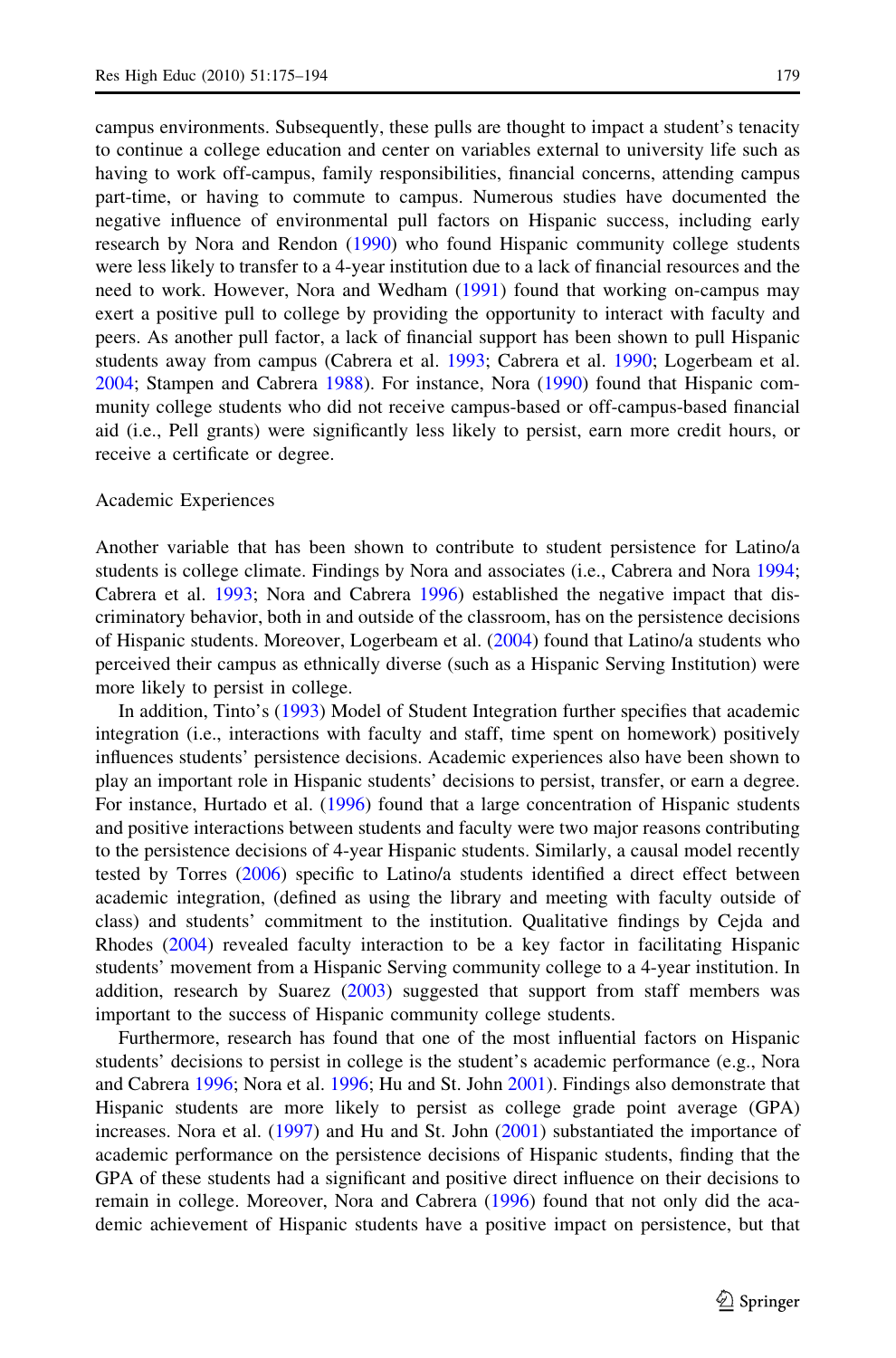even the perceptions that they had made cognitive gains during their first year in college were influential in Hispanic students' decisions to remain enrolled in college.

#### Enrollment in Developmental Coursework

Many empirical studies have examined the impact of remediation on community college students. For instance, Hoyt (1999) concluded that as the number of areas needing remediation increased for students, dropout rates also consistently increased. The effect of developmental education was noted not only in terms of student persistence but in other student outcomes, such as the student's GPA during his or her first-term in college. In contrast, Bettinger and Long (2005) examined the impact of English and math remediation on student persistence. The sample consisted of first-time community college students from 1998 to 2003. The researchers found that students placed into developmental courses persisted just as well as similar individuals who were not enrolled in developmental courses, although math remediation appeared to improve some student outcomes.

Bettinger and Long's (2005) findings substantiated those of Jepsen (2006), who had analyzed the impact of taking developmental courses on persistence to the second year of college for a similar sample of community college students in the state of California. Jepsen also found that enrolling in developmental courses was associated with returning to college for the second year as well as completing transfer-level classes. However, Jepsen found differences in grouping the students by age. For the more traditional college-age students, developmental courses were negatively associated with transfer; for older students, the association was positive for returning and attaining a degree or certificate.

In other studies, the focus of the investigation has not been on the total developmental program but, rather, on individual remedial courses and the impact they may have on student outcomes. For example, Crews and Aragon (2004) examined the relationship between first semester enrollment in a developmental writing course at a community college and student persistence and goal attainment. Their analysis revealed that students who had been enrolled in a developmental writing course had completed more of the hours they had attempted compared to those students who were not required to enroll in a developmental writing course. At the end of a 3-year period, participants and non-participants were examined for differences in degree/certificate completion. Findings indicated similar completion rates among students enrolled and not enrolled in the writing course.

Although not specific to community colleges or Hispanic student populations, Kreysa's (2007) study advances the developmental literature by focusing on the explanatory predictors of student persistence among developmental and non-developmental students attending a large private 4-year institution. Factors that were found to most strongly predict whether non-developmental students would persist included declaring a major upon entering college (positive influence), changing majors (negative influence), and the students' cumulative GPAs (positive influence). Similarly, factors that influenced developmental students' decisions to re-enroll in college included students' SAT verbal scores (positive influence), changing majors after declaring one (negative influence), and cumulative GPA (positive influence).

Finally, as previously mentioned, Nora and Garcia (2001) is the only study to date that has examined the impact of Hispanic students enrolling in developmental coursework within a comprehensive theoretical model. In this study, the researchers examined the attitudes and perceptions held by students enrolled in developmental courses. Results indicated that seven factors were found to be related to remedial attitudes among Hispanic students including: (1) whether the students perceived themselves as needing remediation,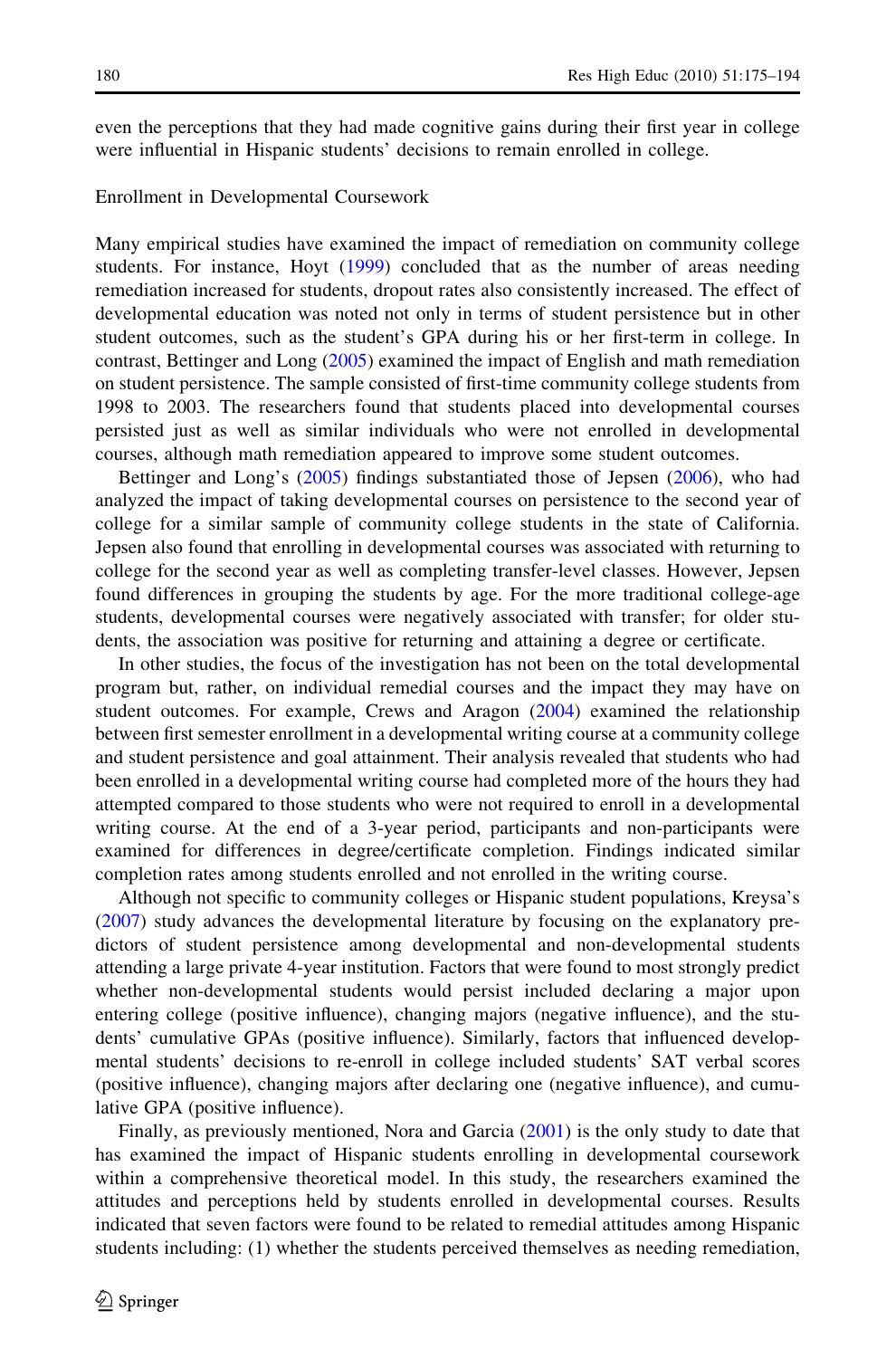(2) the perceived value of developmental coursework, (3) pre-college academic preparation and curriculum, (4) personal attributes and skills, (5) feelings of discrimination related to being enrolled in remedial courses, (6) validation from faculty, staff, and peers, and (7) plans for degree attainment.

# Method

## Database and Sample

The Beginning Postsecondary Students Longitudinal Study tracks students longitudinally in an attempt to collect data specific to transfer patterns, co-enrollment, persistence, and degree attainment. Students sampled in the BPS Longitudinal Study ( $n = 23,090$ ) were classified as first-time beginners (FTB's) during the base-year survey of the National Postsecondary Student Aid Study (NPSAS:04). FTB's were operationally defined as students who first enrolled at a post-secondary institution during the 2003–2004 academic year. Participants were initially interviewed in 2004 at the end of their first year in college, and then interviewed again several years later in the first follow-up study (BPS: 04/06).

Data sources included in the BPS:04/06 were derived from institutional records, federal and Pell grant records, federal financial aid applications, National Student Clearinghouse enrollment records, college admissions test agencies, and student interviews. Approximately 15,000 students completed an interview in 2006, resulting in a 77% weighted response rate. The sample utilized in the present study included Hispanic students who first enrolled at a 2-year public community college in 2003–2004 and who planned to transfer to a 4-year institution ( $n = 570$ ).<sup>1</sup>

# Outcome Variables

Community college researchers are increasingly seeking alternative outcome measures for community college students that are thought to be more valid and/or comprehensive measures of success such as enrolling at multiple institutions, earning an associates' degree, and transferring to a 4-year institution (e.g., Calcagno et al. 2008). As such, the present study examined two dichotomous outcomes considered to accurately represent a ''successful'' outcome for Hispanic students attending a community college: (a) successful, coded as 1 and defined as persisting, transferring to a different educational institution, or earning a degree at the end of their second year of college *versus* unsuccessful, coded as 0 and defined as not continuing to enroll at a 2- or 4-year institution or earning a degree or certificate, and (b) success in the third year, coded as 1 and defined as persisting, transferring to a different educational institution, or earning a degree versus unsuccessful, coded as 0 and defined as not continuously enrolled at a two or 4-year institution or earning some form of a college degree or certificate.

# Predictor Variables

Five blocks of variables were hypothesized to predict the above mentioned outcomes from the BPS:04/06 data files. Four *demographic variables* were included in the first block of the model including students' gender, type of Hispanic origin, whether English was the

<sup>&</sup>lt;sup>1</sup> Unweighted sample sizes are rounded to the nearest ten, per IES Data Security guidelines.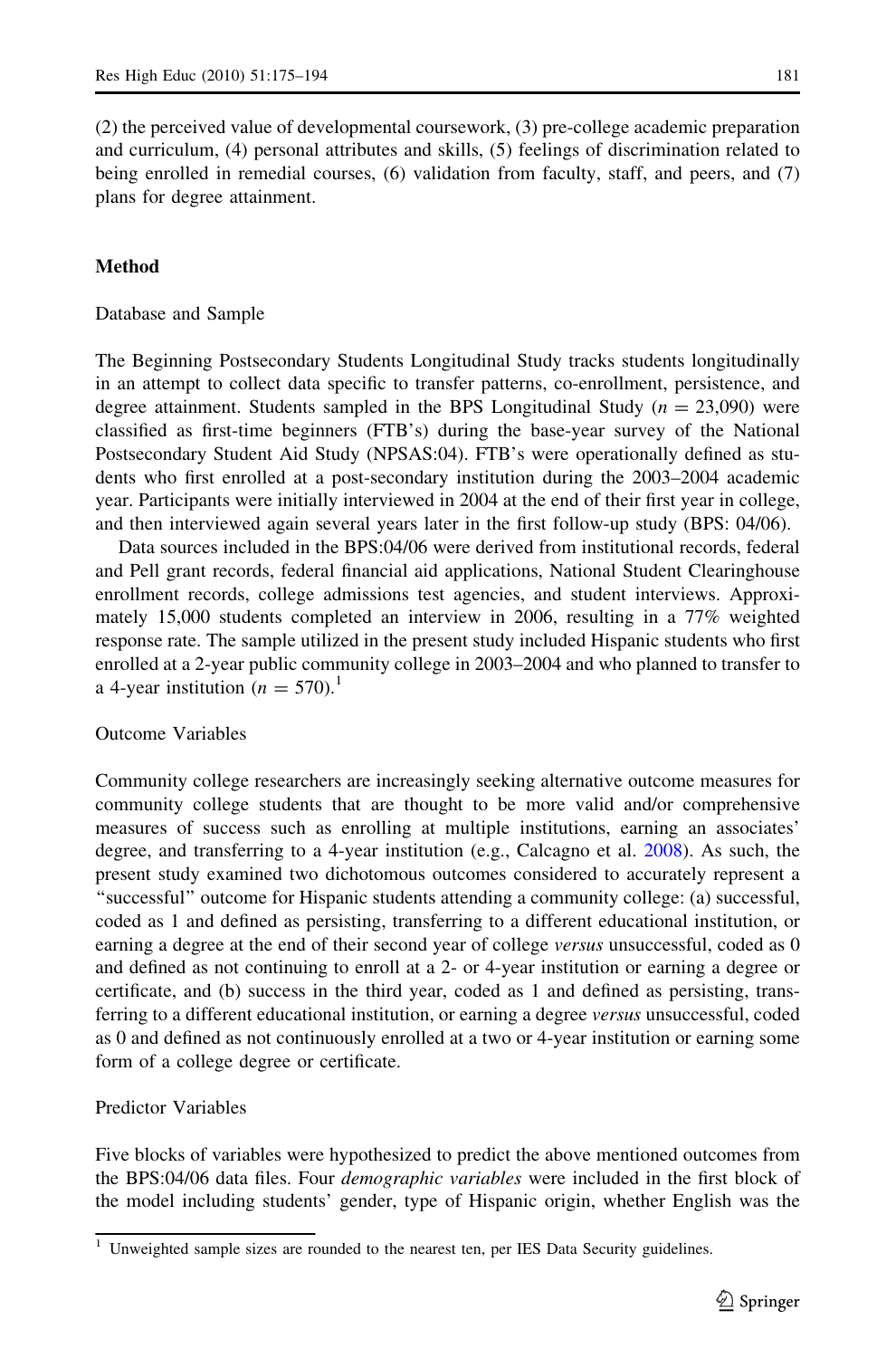students' primary language, and whether one or both of the students' parents were born in the United States. Next, several *pre-college variables* were added to the model. Pre-college variables were assessed using the rigor of high school math courses taken by students, high school grade point average, and whether or not the student had delayed his or her entry into college. Third, four items designed to measure *socio-cultural capital* were used including: parental education level, whether the student felt it was important to be a community leader or to influence the political structure, and whether or not the student participated in community service in the year preceding college. The fourth set of predictor variables centered on environmental pull factors including enrollment intensity through 2006, the number of hours worked per week, and the amount of financial aid that the student received. Several *academic experiences* were then added to the final block. This group of variables included whether the student attended a Hispanic Serving Institution (HSI), frequency of spending time with a faculty member outside of class, time spent with an academic advisor, GPA in the first year, and whether the student enrolled in a developmental course. Table 1 presents the model specifications.

#### Data Analysis

Descriptive statistics were computed to explore the relationship among the variables and to compare the demographic characteristics of participants. Next, chi-square and t-tests were computed for all relevant characteristics (such as gender, GPA) in order to identify significant differences/relationships. Using block sequential modeling, six logistic regression analyses were run to predict the likelihood of occurrence of the outcome variables based on the predictor variables (Garson 2008). Dichotomous logistic regression (DLR) was chosen over an ordinary least squares (OLS) analysis because the measurement of the outcome variables (i.e., successful or not successful). Moreover, data were not all normally distributed and the probability of the outcome variable could not be assumed to be linearly related to the predictor variables (Lottes et al. 1996).

All regression analyses were run using SPSS 17.0 with the exception of missing data, which were handled using multiple imputations (MI) with LISREL 8.80 (Enders 2008). All categorical predictors were recoded into dummy variables before they were entered into the logistic regression models. The variance inflation factor (VIF) was examined for each of the predictor variables, as a test of multicollinearity within the model. Variables with a VIF greater than 2.5 were not included in the final models. As recommended by Peng et al. (2002), the logistic regression models were evaluated through an examination and interpretation of the overall fit of the regression models and diagnostic statistics. Evaluation of the logistic regression models involved an examination of the chi square goodness of fit and predicted probabilities (PCP). Next, beta weights, standard errors, the Wald chi-square statistic, associated *p*-values, and odds ratios were examined and interpreted for significant relationships (Garson 2008).

#### Logic of Regression Models

Four logistic regression equations were used in addressing the research questions. The first model tested the predictive nature of the set of variables underlying the five blocks in the conceptual framework (demographic variables, pre-college variables, socio-cultural variables, environmental variables, and academic experiences) for Hispanic students at the end of year two. The second equation tested the same set of variables in the conceptual framework for Hispanics students at the end of year three. Included in the fifth block––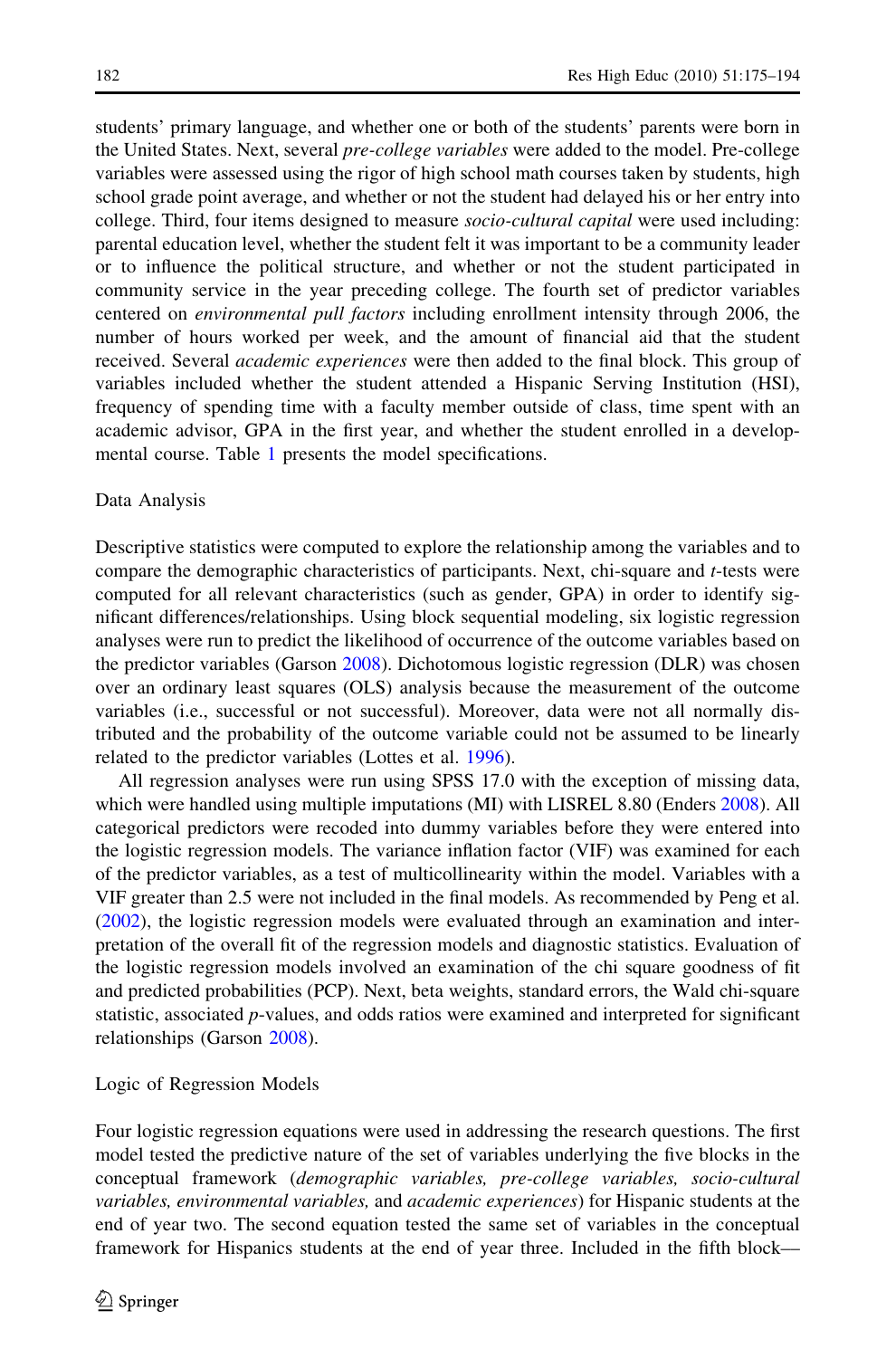|  |  |  | <b>Table 1</b> Logistic model specifications |
|--|--|--|----------------------------------------------|
|--|--|--|----------------------------------------------|

| Variables                                        | Coding                                                                                                                                                                                                                                                 |
|--------------------------------------------------|--------------------------------------------------------------------------------------------------------------------------------------------------------------------------------------------------------------------------------------------------------|
| Demographic variables                            |                                                                                                                                                                                                                                                        |
| Gender                                           | $*$ Male = 0, Female = 1                                                                                                                                                                                                                               |
| Type of Hispanic origin                          | *Mexican or Chicano descent = 0, Other or mixed Hispanic origin = 1                                                                                                                                                                                    |
| English is primary language                      | $No = 0, *Yes = 1$                                                                                                                                                                                                                                     |
| One or both parents born in<br>US                | $No = 0, *Yes = 1$                                                                                                                                                                                                                                     |
| Pre-college variables                            |                                                                                                                                                                                                                                                        |
| High school math courses<br>taken                | 5 category variable representing highest level of math class taken: None of<br>these $= 1$ , Calculus $= 5$                                                                                                                                            |
| High school grade point<br>average               | 7 category variable representing GPA range: 5 to $.9 = 1, 3.5$ to $4.0 = 7$                                                                                                                                                                            |
|                                                  | Delayed enrollment in college Yes, delayed enrollment $= 0$ , *No, entered college immediately following<br>high school $= 1$                                                                                                                          |
| Socio-cultural variables                         |                                                                                                                                                                                                                                                        |
| Parental education                               | 10 category variable representing highest level of parental education: Did<br>not complete high school = 1, Doctoral degree or equivalent = $10$                                                                                                       |
| Importance of being a<br>community leader        | In 2004, whether the student indicated it was or was not important to be a<br>community leader: $No = 0$ , *Yes = 1                                                                                                                                    |
| Importance of influencing<br>political structure | In 2004, whether the student indicated it was or was not important to<br>influence the political structure: $No = 0$ , *Yes = 1                                                                                                                        |
| Community service<br>participation               | In 2004, whether or not the student participated in any community service:<br>$No = 0, *Yes = 1$                                                                                                                                                       |
| Environmental pull factors                       |                                                                                                                                                                                                                                                        |
| Amount of financial aid<br>received              | 5 category variable representing the total amount of financial aid received<br>in 2003–2004: Did not receive financial aid $= 0$ , 1 to 1000 dollars $= 1$ ,<br>$1001-2000 = 2$ , $2001-3000 = 3$ , $3001-4000 = 4$ , $4001$ to highest<br>value $= 5$ |
| Number of hours worked per<br>week               | Continuous variable representing the average number of hours worked per<br>week (range $0$ to $60$ )                                                                                                                                                   |
| Enrollment intensity                             | 2 category variable representing the students enrollment intensity through<br>2006: *Part-time = 1, Mixed or Full-time = 2                                                                                                                             |
| Academic experiences                             |                                                                                                                                                                                                                                                        |
| Attended a Hispanic serving<br>institution       | Attended a $HSI = 0$ , *Did not attend a $HSI = 1$                                                                                                                                                                                                     |
| Time with a faculty member                       | 3 category variable representing in 2004, the frequency of talking with<br>faculty outside of class: Never = 1, Sometimes = 2, Often = 3                                                                                                               |
| Time with academic advisor                       | 3 category variable representing in 2004, the frequency of meeting with an<br>academic advisor: Never = 1, Sometimes = 2, Often = 3                                                                                                                    |
| Grade point average (GPA)                        | Continuous variable representing students' grade point average in 2003-<br>$2004$ (mean = 2.77, standard deviation = .822)                                                                                                                             |
| Developmental course<br>enrollment               | *Student took any remedial course in 2003–2004: Yes = 0, *No = 1                                                                                                                                                                                       |
| Outcome variables                                |                                                                                                                                                                                                                                                        |
| Student success in second<br>year of college     | Persistence, transfer or attainment anywhere 2004–2005: No = 0,<br>$*Yes = 1$                                                                                                                                                                          |
| Student success in third year<br>of college      | Persistence, transfer or attainment anywhere 2005–2006: No = 0,<br>$*Yes = 1$                                                                                                                                                                          |

\* Reference category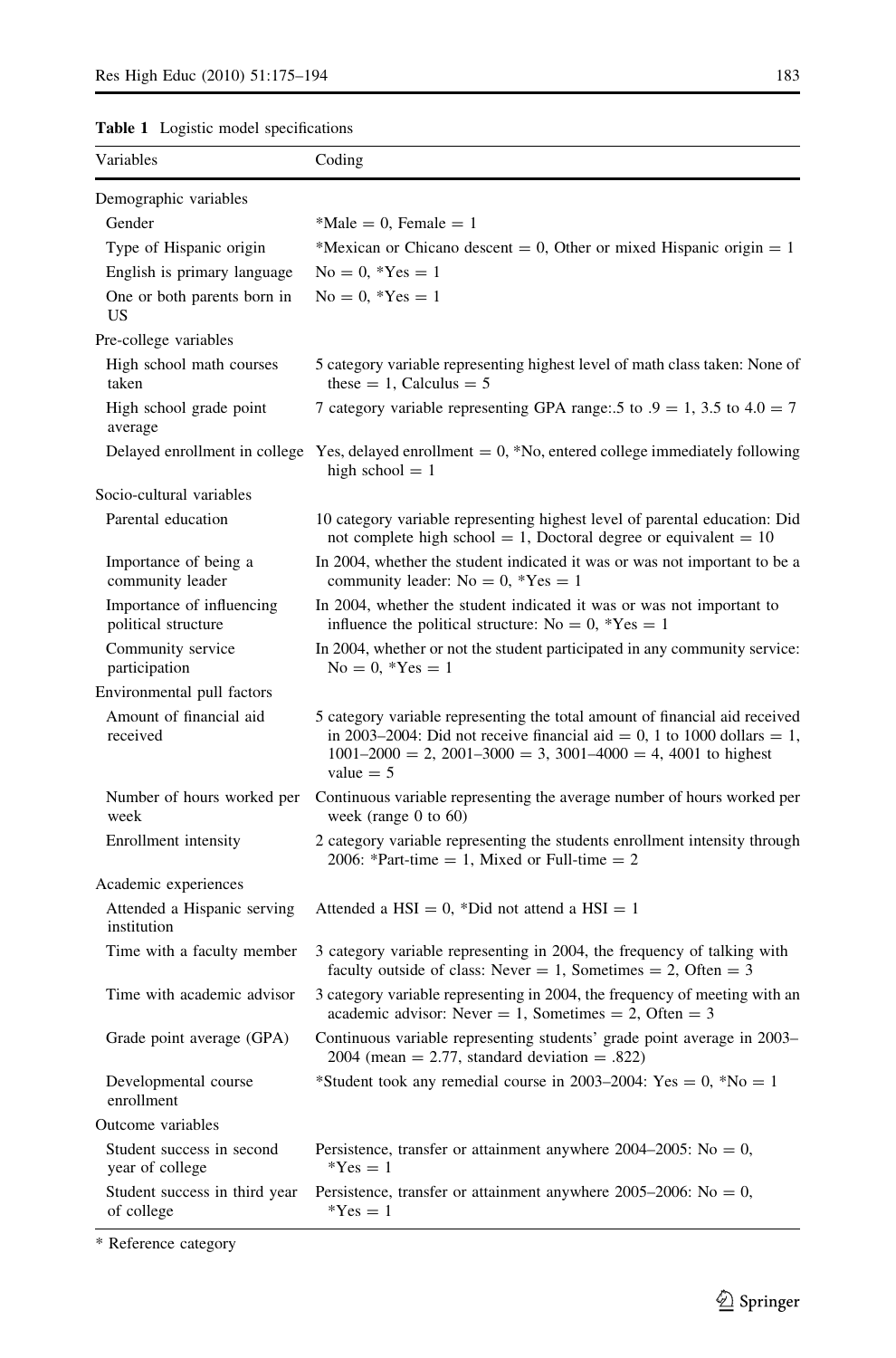academic experiences––was the variable that indicated whether the student had enrolled in a developmental course or not in each academic year with the intent of establishing if enrollment in a remedial class played a role in student success.

Because enrollment in a developmental course was found to be significant in year 2 but not in year 3, it was decided to split the students into two groups, those categorized as developmental students and those categorized as non-developmental students to ascertain differences in the significance, magnitudes, and directions in the hypothesized sets of variables between the two groups for each academic year. The third and fourth regression equations were used to examine those differences.

# **Results**

# Descriptive Findings

Of the 570 Hispanic students who first attended a community college in 2003–2004 with the intention of transferring to a 4-year institution, 57% were female and nearly half were of Mexican or Chicano descent (48%). A little more than  $10\%$  (12%) of the sample was of Puerto Rican decent, 3% were Cuban, 6% indicated that they were of mixed decent and the remaining 31% classified themselves as ''other'' Hispanic origin. Nearly half (48%) of the students took Algebra 2 as the highest math course in high school, while 15% took trigonometry and only 12% completed calculus prior to attending college. Moreover, 54% of the sample completed high school with less than a ''B'' grade point average (i.e., less than 3.0). Nearly half (42%) of the students delayed entering college, 40% indicated that English was not their primary language, and less than half attended college full-time (47%). In addition, 52% of the sample took one or more developmental courses during their first year of college and 41% attended a community college classified as an HSI. Furthermore, half of the respondents indicated that their parents did not attend college. Slightly more than a third (35%) of the students were not successful in persisting or transferring to another institution in the second year of college and 41% did not persist or transfer in the third year.

Findings of chi-square and t-tests revealed several significant differences among developmental and non-developmental students. Delayed enrollment in college was found to be significantly related to taking developmental courses  $\chi^2(1, n = 570) = 4.568$ ,  $p < .05$ , with a higher percentage of students who required remediation not delaying college enrollment. Similarly, student success in the second year was not found to be independent of enrolling in developmental coursework  $\chi^2(1, n = 570) = 6.500, p < .05$ , with developmental students more likely to be successful in the second year. Finally, non-developmental students were found to have a significantly higher GPA in the first year of college  $t(570) = 2.563$ ,  $p < .05$ .

#### Logistic Regression Analyses

# Predicting Success in the Second Year of College

The first analysis examined the influence of demographic, pre-college, socio-cultural capital, environmental pull factors, and academic experiences on whether Hispanic students persisted, transferred, and/or earned an associates' degree in the second year of college. Table 2 displays the parameter estimates, significance values, standard errors, odds ratios, and fit statistics for the final regression models. Results indicated each block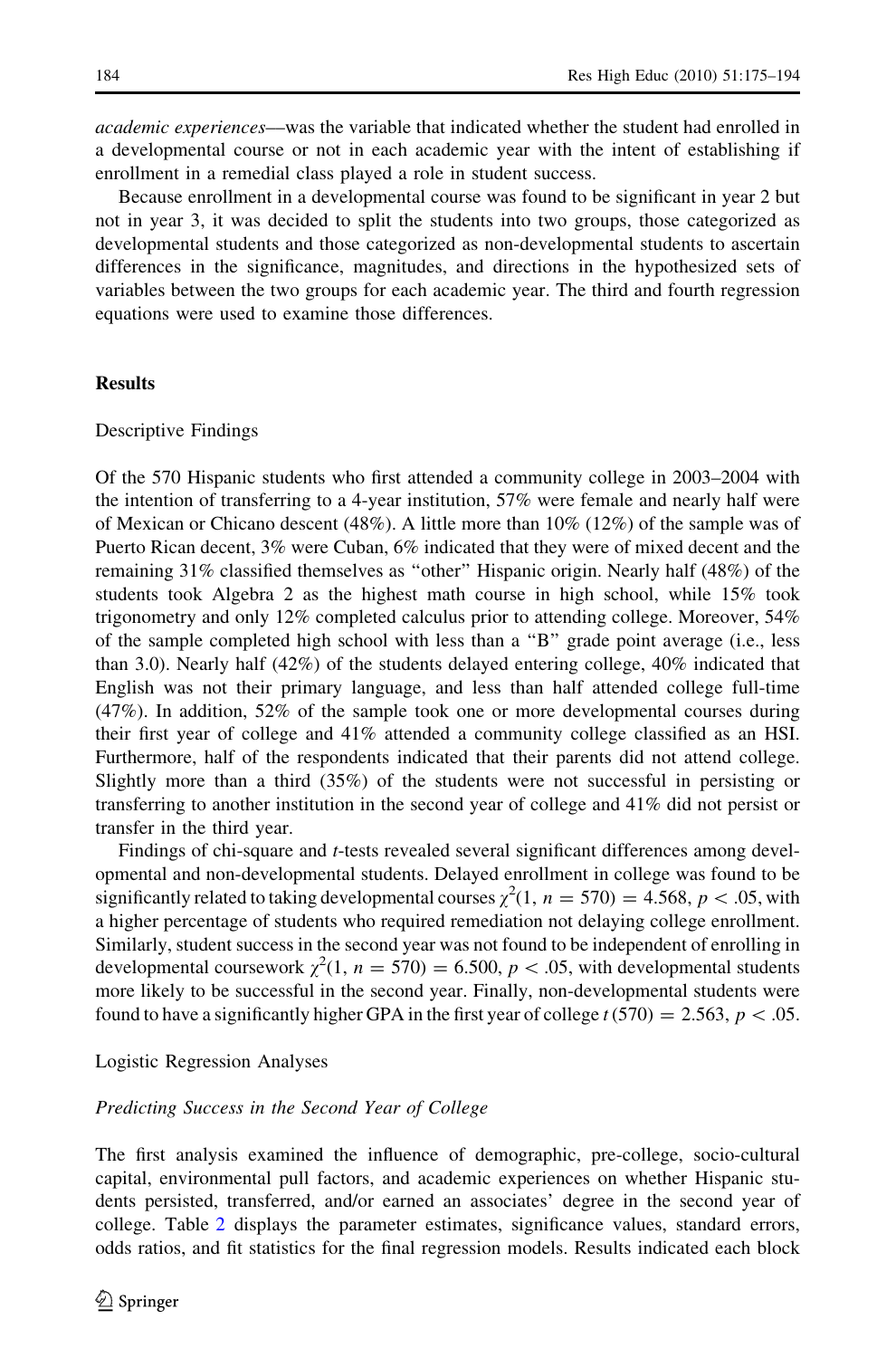|                                               | b          | S.E. | Odds ratio <sup>a</sup> |
|-----------------------------------------------|------------|------|-------------------------|
| Student success in year 2 ( $n = 570$ )       |            |      |                         |
| Demographic variables                         |            |      |                         |
| Gender                                        | $-.332$    | .198 |                         |
| Type of Hispanic origin                       | $-.351$    | .206 |                         |
| English is primary language                   | .052       | .253 |                         |
| One or both parents born in US                | .349       | .251 |                         |
| Pre-college variables                         |            |      |                         |
| High school math courses taken                | $.224*$    | .096 | 1.252                   |
| High school grade point average               | .004       | .102 |                         |
| Delayed enrollment in college                 | $-.408*$   | .204 | .665                    |
| Socio-cultural variables                      |            |      |                         |
| Parental education                            | $.131**$   | .043 | 1.140                   |
| Importance of being a community leader        | .012       | .207 |                         |
| Importance of influencing political structure | $-.398$    | .230 |                         |
| Community service participation               | .292       | .217 |                         |
| Environmental pull factors                    |            |      |                         |
| Amount of financial aid received              | $.118*$    | .049 | 1.125                   |
| Number of hours worked per week               | $-.022***$ | .006 | .978                    |
| Enrollment intensity                          | $1.010***$ | .222 | 2.745                   |
| Academic experiences                          |            |      |                         |
| Attended a Hispanic serving institution       | .391       | .211 |                         |
| Time with a faculty member                    | .014       | .165 |                         |
| Time with academic advisor                    | .080       | .158 |                         |
| Grade point average                           | .173       | .122 |                         |
| Developmental course enrollment               | $.475*$    | .197 | 1.608                   |
| Model evaluation                              |            |      |                         |
| $-2$ Log likelihood for final model           | 638.76     |      |                         |
| $\chi^2$                                      | 98.56***   |      |                         |
| Cox and Snell $R^2$                           | .160       |      |                         |
| Nagelkerke $R^2$                              | .219       |      |                         |
| P.C.P                                         | 72.5%      |      |                         |
| Student success in year $3 (n = 570)$         |            |      |                         |
| Demographic variables                         |            |      |                         |
| Gender                                        | $-.320$    | .188 |                         |
| Type of Hispanic origin                       | $-.197$    | .196 |                         |
| English is primary language                   | $-.024$    | .238 |                         |
| One or both parents born in US                | .315       | .236 |                         |
| Pre-college variables                         |            |      |                         |
| High school math courses taken                | $.209*$    | .089 | 1.232                   |
| High school grade point average               | $-.041$    | .097 |                         |
| Delayed enrollment in college                 | $-.408*$   | .194 | .665                    |
| Socio-cultural variables                      |            |      |                         |
| Parental education                            | $.140**$   | .041 | 1.151                   |

Table 2 Logistic regression models: parameter estimates and model evaluation—analysis split by year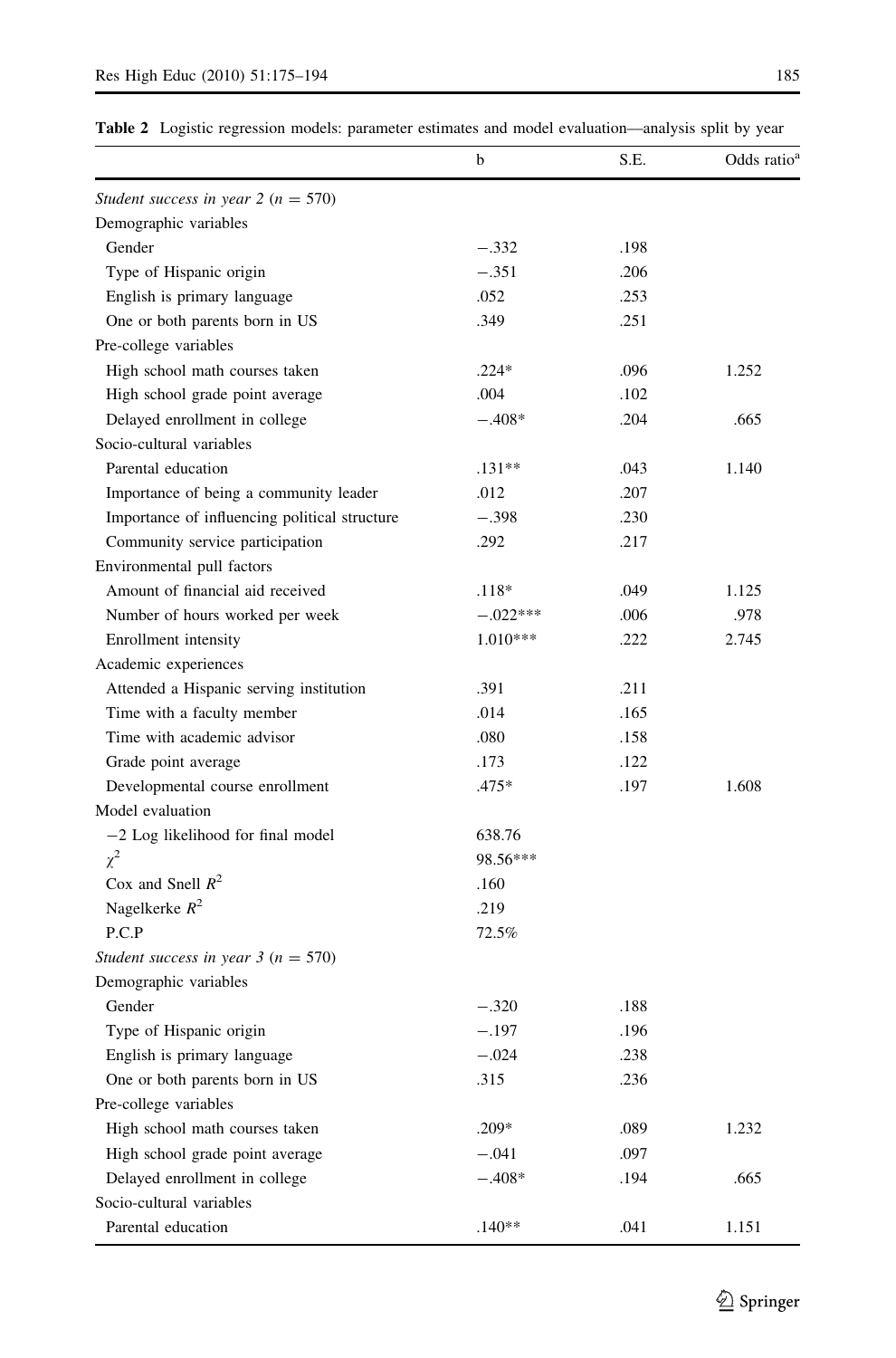|                                               | h          | S.E. | Odds ratio <sup>a</sup> |
|-----------------------------------------------|------------|------|-------------------------|
| Importance of being a community leader        | .010       | .196 |                         |
| Importance of influencing political structure | $-.182$    | .221 |                         |
| Community service participation               | .141       | .206 |                         |
| Environmental pull factors                    |            |      |                         |
| Amount of financial aid received              | .049       | .046 |                         |
| Number of hours worked per week               | $-.022***$ | .006 | .978                    |
| Enrollment intensity                          | $.456*$    | .202 | 1.577                   |
| Academic experiences                          |            |      |                         |
| Attended a Hispanic serving institution       | $.406*$    | .201 | 1.500                   |
| Time with a faculty member                    | .068       | .155 |                         |
| Time with academic advisor                    | $-.020$    | .149 |                         |
| Grade point average                           | $.267*$    | .116 | 1.306                   |
| Developmental course enrollment               | .306       | .187 |                         |
| Model evaluation                              |            |      |                         |
| $-2$ log likelihood for final model           | 693.58     |      |                         |
| $\chi^2$                                      | 72.89***   |      |                         |
| Cox and Snell $R^2$                           | .121       |      |                         |
| Nagelkerke $R^2$                              | .163       |      |                         |
| P.C.P                                         | 66.1%      |      |                         |

# Table 2 continued

<sup>a</sup> Odds ratios only reported for statistically significant coefficients

 $* p < .05; ** p < .01; ** * p < .001$ 

significantly improved the fit of the model. Moreover, the overall model was found to be significant  $\chi^2(19, n = 570) = 98.555, p < .001$  and yielded correct predictions for 73% of the sample. A review of the parameter estimates and associated probabilities identified that the likelihood of being successful in the second year of college was uniquely influenced by the level of math courses taken in high school, delaying enrollment in college, parental education levels, the amount of financial aid received, enrollment intensity, the number of hours students worked per week, and enrolling in developmental courses.

An examination of the direction of the odds ratios indicated that enrolling in higher math courses during high school, having parents with higher levels of education, and receiving more financial aid increased the odds of being successful. Conversely, delaying enrollment in college and working more hours were both found to decrease the odds that a student would persist, transfer or earn an associate's degree in 2 years. In addition, the odds of being successful were found to be 2.75 times as large for students who enrolled in college full time and 1.61 times as large for students who enrolled in developmental courses.

# Predicting Success in the Third Year of College

The second regression examined the influence of the above mentioned variables on whether a student was still enrolled, transferred to another institution, and/or earned an associate's degree in the third year of college. Results indicated pre-college variables, socio-cultural capital, environmental pull factors, and academic experiences significantly improved the fit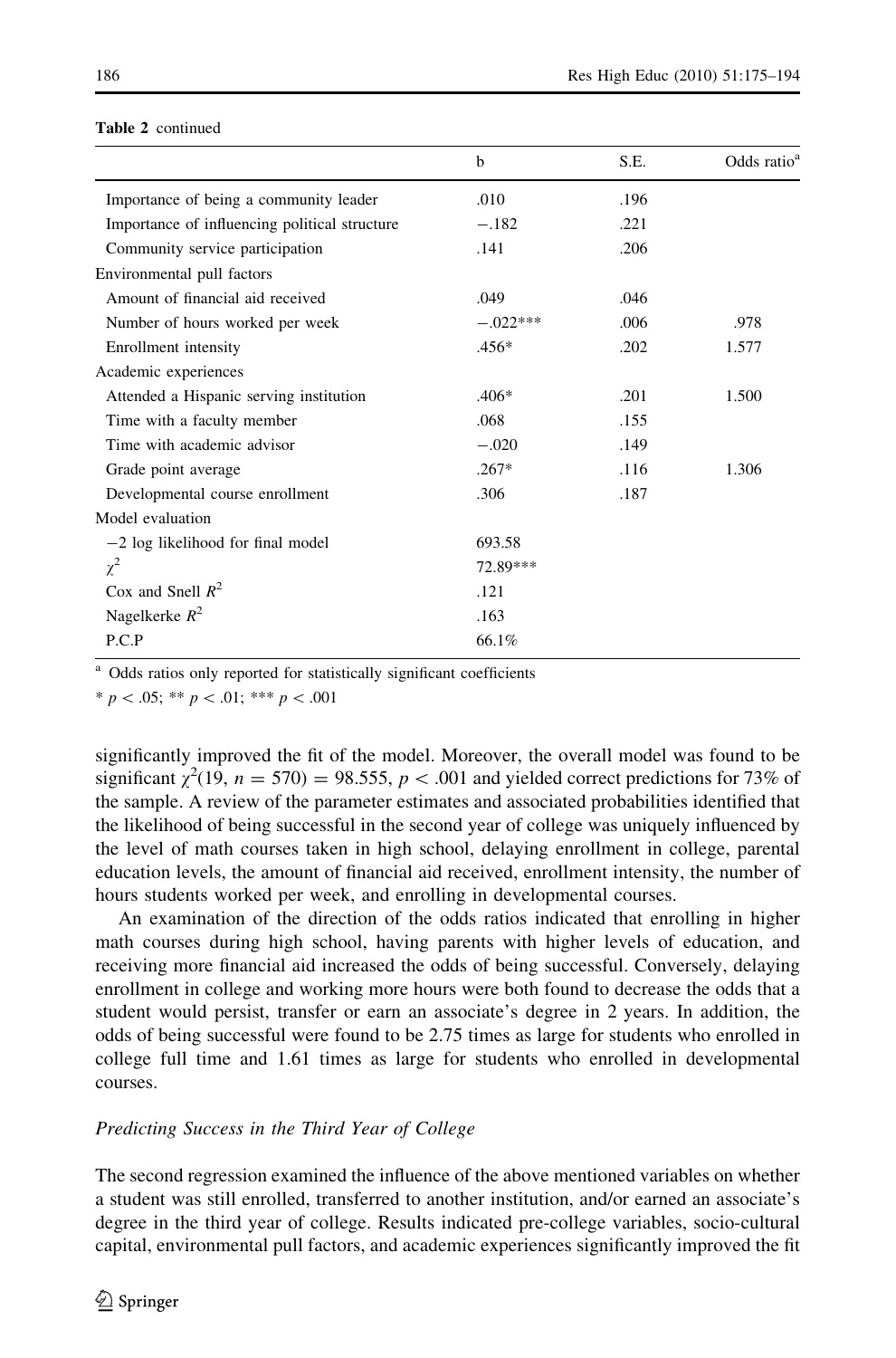of the model, which was found to be significant  $\chi^2(19, n = 570) = 72.888$ ,  $p < .001$  and yielded correct predictions for 66% of the sample. Similar to the second year, high school math courses, delaying enrollment in college, parental education, the number of hours worked, and enrollment intensity uniquely influenced success in the third year of college. In addition, attending a HSI and students' GPAs in the first year of college were found to be significantly related to success in the third year of college. More specifically, odds of being successful were found to be 1.50 times as large for students who chose to attend an HSI and a one-unit increase in GPA increased the odds of success in the third year by a factor of 1.31.

#### Predicting Success among Non-Developmental Students

The third and fourth regressions examined the influence of the variables that were found to be significantly related to second and third year success for Hispanic students who were not required to take developmental courses. The models were found to be significant for both the second  $\chi^2(8, n = 280) = 51.607, p < .001$  and third  $\chi^2(8, n = 280) = 53.328$ ,  $p$  < .001 years. The model for the second year correctly predicted 71% of the sample while the third year model correctly predicted 68% of the sample. The likelihood of being successful in the second year of college for non-developmental students was found to be uniquely influenced by the level of math courses taken in high school and environmental pull factors (i.e., number of hours worked, financial aid, enrollment intensity). It is notable that the odds of being successful were 3.69 times as large for non-developmental students who enrolled in college full-time. Similarly, success in the third year of college was found to be significantly related to high school math courses, the number of hours worked per week, and enrollment intensity. Parental education, as a form of social-cultural capital, was also found to uniquely predict student success among non-developmental students in the third year (see Table 3).

# Predicting Success Among Developmental Students

The last two regressions examined the influence of the variables that were found to be related to second and third year success for students who enrolled in developmental courses. Once again, both models were found to be significant for both the second  $\chi^2(8, n = 300) = 34.599, p < .001$  and third  $\chi^2(8, n = 300) = 16.622, p < .05$  years. The model for the second year correctly predicted 72% of the sample while the third year model correctly predicted only 65% of the sample. Similar to non-developmental students, all three environmental pull variables (number of hours worked, financial aid, enrollment intensity) were found to uniquely influence the success of developmental students in the second year of college. In addition, parental education levels were found to be significantly related to success in the second year for developmental students. In contrast, none of the variables found to be related to the overall sample were found to be significantly related to student success for developmental students in the third year (see Table 4).

# **Limitations**

The results should be considered in light of several data limitations. First, the BPS 04:06 does not include additional variables that previously have been found to impact the success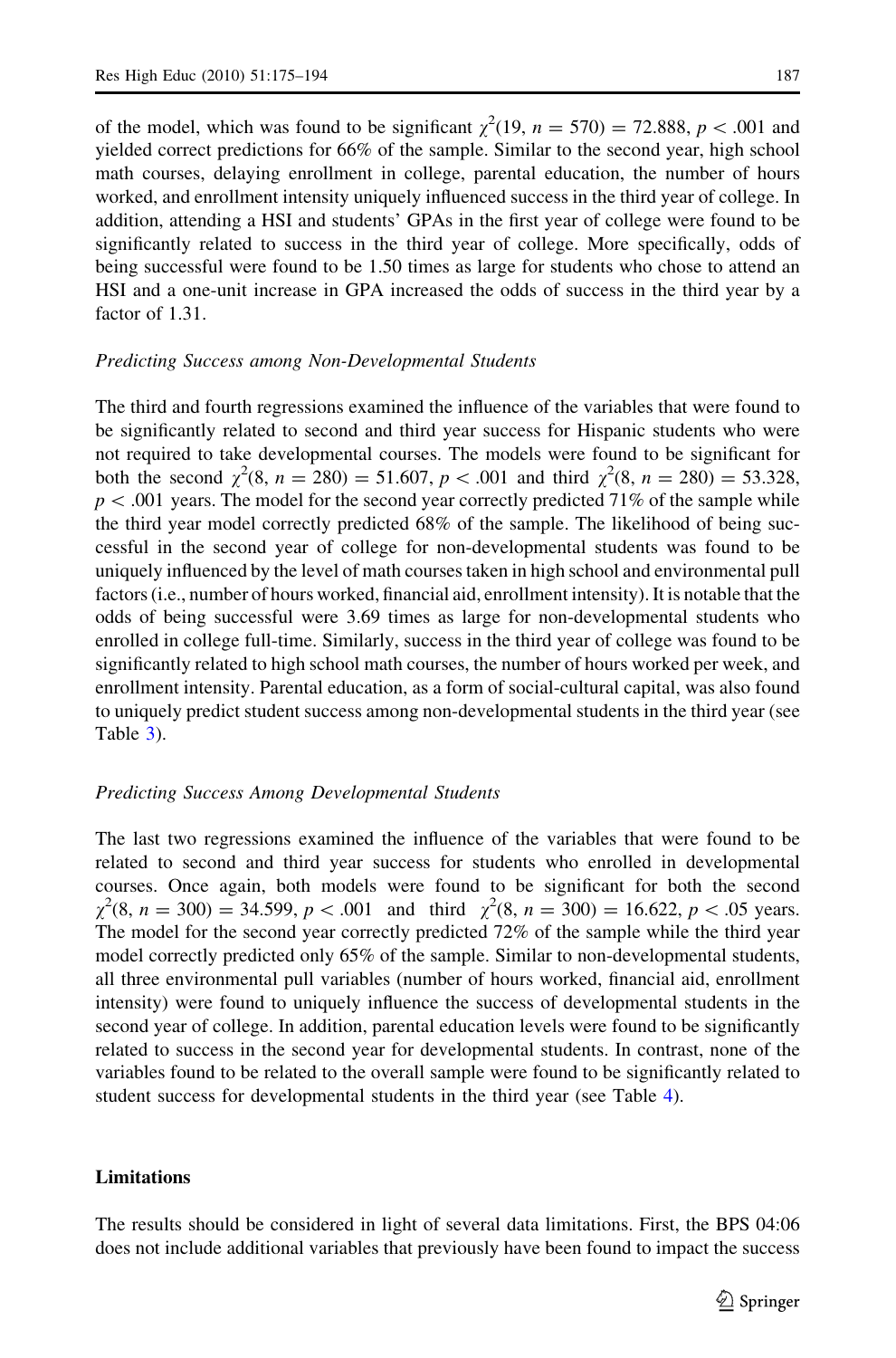|                                         | Developmental<br>students ( $n = 300$ ) |      |                         | Non-developmental<br>students ( $n = 280$ ) |      |                         |
|-----------------------------------------|-----------------------------------------|------|-------------------------|---------------------------------------------|------|-------------------------|
|                                         | $\mathbf b$                             | S.E. | Odds ratio <sup>a</sup> | $\mathbf b$                                 | S.E. | Odds ratio <sup>a</sup> |
| Student success in year 2               |                                         |      |                         |                                             |      |                         |
| Pre-college variables                   |                                         |      |                         |                                             |      |                         |
| High school math courses taken          | $-.001$                                 | .135 |                         | $.420**$                                    | .132 | 1.523                   |
| Delayed enrollment in college           | $-.486$                                 | .280 |                         | $-.289$                                     | .276 |                         |
| Socio-cultural variable                 |                                         |      |                         |                                             |      |                         |
| Parental education                      | $.164**$                                | .059 | 1.178                   | .067                                        | .058 |                         |
| Environmental pull factors              |                                         |      |                         |                                             |      |                         |
| Number of hours worked per week         | $-.018*$                                | .009 | .983                    | $-.029**$                                   | .009 | .971                    |
| Amount of financial aid received        | $.153*$                                 | .069 | 1.165                   | $.131*$                                     | .065 | 1.141                   |
| Enrollment intensity                    | .698*                                   | .295 | 2.009                   | $1.306***$                                  | .325 | 3.692                   |
| College variables                       |                                         |      |                         |                                             |      |                         |
| Attended a Hispanic Serving Institution | .402                                    | .285 |                         | .147                                        | .290 |                         |
| Grade point average                     | .297                                    | .169 |                         | .012                                        | .166 |                         |
| Model evaluation                        |                                         |      |                         |                                             |      |                         |
| $-2$ Log likelihood for final model     | 324.49                                  |      |                         | 320.11                                      |      |                         |
| $\chi^2$                                | 34.60***                                |      |                         | 51.61***                                    |      |                         |
| Cox and Snell $R^2$                     | .112                                    |      |                         | .171                                        |      |                         |
| Nagelkerke $R^2$                        | .158                                    |      |                         | .231                                        |      |                         |
| P.C.P                                   | 71.9%                                   |      |                         | 70.5%                                       |      |                         |

| <b>Table 3</b> Logistic regression models: parameter estimates and model evaluation—analysis split by devel- |  |  |  |
|--------------------------------------------------------------------------------------------------------------|--|--|--|
| opmental status (year 2)                                                                                     |  |  |  |

<sup>a</sup> Odds ratios only reported for statistically significant coefficients

 $* p < .05; ** p < .01; ** * p < .001$ 

of Latino students such as educational hopes and aspirations (Cabrera et al. 1993; Nora et al. 1992; Zurita 2004), perceiving prejudice or discrimination on campus (Cabrera and Nora 1994; Nora et al. 1992; Nora and Cabrera 1996), or support from la familia (Castellanos and Jones 2004; Hurtado et al. 1996). As such, these variables could not be considered in the conceptual model. Second, the dataset limited our ability to consider students' perceptions of developmental coursework or institutional policies or programs that may have been related to student success. Although a more longitudinal measure of student success was desired, the BPS: 04/06 data currently has data available for students through the third year of college. Finally, the operational definition of student ''success'' did not allow for an examination how the predictor variables may have a different impact on student outcomes that are more narrowly defined (e.g., students who persisted but did not transfer, students who persisted and earned a 2-year degree).

## **Discussion**

Four major comparisons are the focus of this section, each comparison centered on the similarities and differences in student success among the groups being compared. The first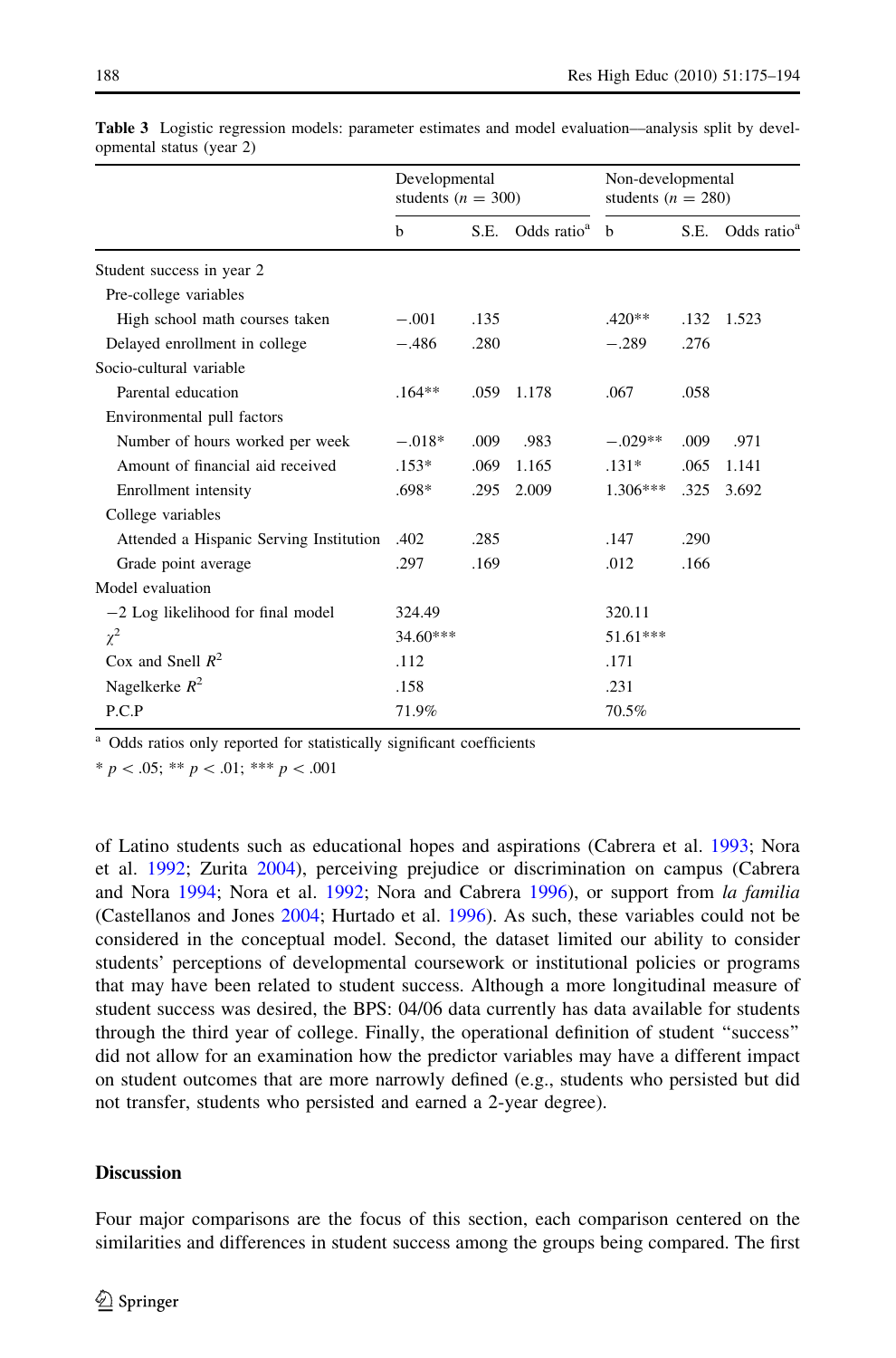|                                         | Developmental students<br>$(n = 300)$ |      |                         | Non-developmental students<br>$(n = 280)$ |       |                         |
|-----------------------------------------|---------------------------------------|------|-------------------------|-------------------------------------------|-------|-------------------------|
|                                         | b                                     | S.E. | Odds ratio <sup>a</sup> | $\mathbf b$                               | S.E.  | Odds ratio <sup>a</sup> |
| Student success in year 3               |                                       |      |                         |                                           |       |                         |
| Pre-college variables                   |                                       |      |                         |                                           |       |                         |
| High school math courses taken          | .024                                  | .124 |                         | $.340**$                                  | .128  | 1.405                   |
| Delayed enrollment in college           | $-.333$                               | .259 |                         | $-.460$                                   | .273  |                         |
| Socio-cultural variable                 |                                       |      |                         |                                           |       |                         |
| Parental education                      | .052<br>.101                          |      | $.170**$                | .059                                      | 1.185 |                         |
| Environmental pull factors              |                                       |      |                         |                                           |       |                         |
| Number of hours worked per week         | $-.014$                               | .008 |                         | $-.035***$                                | .009  | .965                    |
| Amount of financial aid received        | .059                                  | .063 |                         | .073                                      | .065  |                         |
| Enrollment intensity                    | .257                                  | .264 |                         | $.694*$                                   | .305  | 2.002                   |
| Academic experiences                    |                                       |      |                         |                                           |       |                         |
| Attended a Hispanic Serving Institution | .395                                  | .262 |                         | .268                                      | .286  |                         |
| Grade point average                     | .233                                  | .157 |                         | .276                                      | .168  |                         |
| Model evaluation                        |                                       |      |                         |                                           |       |                         |
| $-2$ Log likelihood for final model     | 369.22                                |      |                         | 324.40                                    |       |                         |
| $\chi^2$                                | $16.62*$                              |      | 53.33***                |                                           |       |                         |
| Cox and Snell $R^2$                     | .055                                  |      |                         | .176                                      |       |                         |
| Nagelkerke $R^2$                        | .075                                  |      |                         | .236                                      |       |                         |
| P.C.P                                   | 65.1%                                 |      | 67.6%                   |                                           |       |                         |

| <b>Table 4</b> Logistic regression models: parameter estimates and model evaluation—analysis split by devel- |  |  |  |
|--------------------------------------------------------------------------------------------------------------|--|--|--|
| opmental status (year 3)                                                                                     |  |  |  |

<sup>a</sup> Odds ratios only reported for statistically significant coefficients

 $* p < .05; ** p < .01; ** * p < .001$ 

comparison considers factors that were found to significantly impact a more global definition of student success for years 2 and 3. Consistent with previous research on Hispanic community college students (e.g., Arbona and Nora 2007), the academic preparation of students in high school mathematics courses was found to be associated with student success in both years 2 and 3. Similarly, results from the present study parallel previous research (e.g., Adelman 2006, 1999) that indicates delaying enrollment into a postsecondary institution immediately after graduating from high school negatively impacts the likelihood of transferring or earning a credential.

Parental education levels, as a form of social capital, were also found to be positively related to success for Hispanic community college students. Moreover, community college students who are financially fortunate enough to enroll full-time were significantly more likely to be successful at the end of years 2 and 3. Related to the inability to enroll full-time is the need to work at the same time that the student is attending college. Unfortunately, this circumstance was found to negatively impact the likelihood of student success.

Some Hispanic students enter community colleges with the social and cultural capital to keep them enrolled in college and influence their educational aspirations to transfer, earn a college credential, or both. However, consistent with early research on Hispanic students (e.g., Nora and Rendon 1990; Nora and Wedham 1991), findings of this study indicate that even stronger socioeconomic conditions and financial circumstances may delay the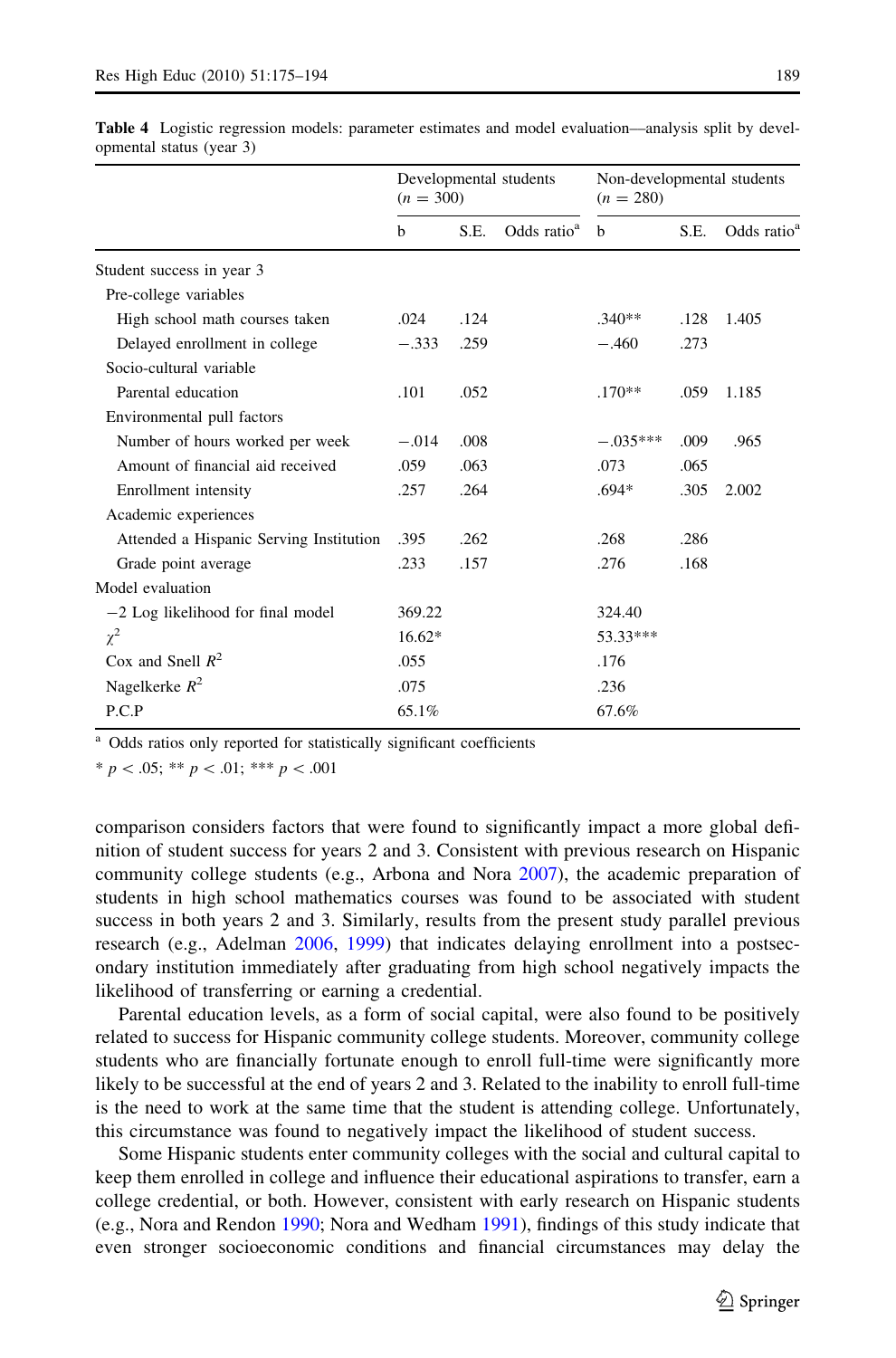student's entrance into higher education, forcing the student to work a substantial number of hours, and to engage the academic and social environment of the college which they are attending merely as part-time students. In turn, these environmental factors collectively were found to ''pull'' Hispanic students away from successfully transferring or persisting.

In past studies, the receipt of financial support has been consistently shown to have a positive effect on student persistence (e.g., Cabrera et al. 1993; Cabrera et al. 1990; Logerbeam et al.  $2004$ ), and was substantiated by success in the second year in the present study. There are many plausible reasons why financial assistance was not found to be significant in the third year. One such speculation, for example, is that students come to rely on financial packages upon entering college. However, those grants that are available to students oftentimes do not come close to covering college costs. In those cases, students may be forced to apply for loans that can add up rather quickly (leading to debt aversion) and forcing students to seek employment off-campus. Students come to depend more on work if those costs cannot be met more effectively through financial aid. The sad fact is that as students work more and more hours to meet their educational expenses, the increase in the number of hours that they work pulls them away from accomplishing their educational goals.

Another factor that exerted its influence in only the second year was enrollment in developmental coursework. Adding to the literature on developmental education, the current study establishes enrollment in at least one developmental course as having a positive impact on student success. Students who required remediation in at least one area and were placed in a developmental course were found to benefit from that experience up until the end of their second year in college. In addition, the likelihood of transferring or earning a credential was increased for those that needed some form of remediation.

For the third year, Latino community college students were positively affected by two factors that did not make a difference in prior years, including attending an HSI and their academic performance in college (i.e., GPA). It could be speculated that attending a more culturally-sensitive institution where the campus climate fosters a sense of belonging (Hurtado and Ponjuan 2005) directly or indirectly impacted Latina/o student success. Previous research tells us that when students feel that they are welcomed and that they belong on a campus, their academic achievement is evident in the form of their GPA's (Nora and Cabrera 1996; Nora et al. 1996).

These findings are not particularly startling and serve to further substantiate previous findings in the literature that have primarily utilized students attending public 4-year institutions. What is more interesting in the current study are the findings related specifically to Hispanic students attending 2-year institutions and enrolled in developmental education. Currently, there is very little that is known regarding the academic performance, student adjustment, and persistence of Latino students who are required to take developmental courses upon entering college.

In an effort to tease out the differences between developmental and non-developmental students, the analysis was conducted separately for each group by each year. Similar to the analysis for the entire sample, environmental pull-factors (i.e., working too many hours, not receiving enough financial aid to pay for college, and enrolling part-time in college) negatively affected the success of both developmental and non-developmental students, thereby affirming the importance of including this construct in theoretical models for different groups of traditionally underserved students. The differences were found for two other factors—previous high school preparation in mathematics and parental education (a proxy for social capital). For development students, the lack of impact from high school math courses may represent a lack of access to advanced math courses in high school or a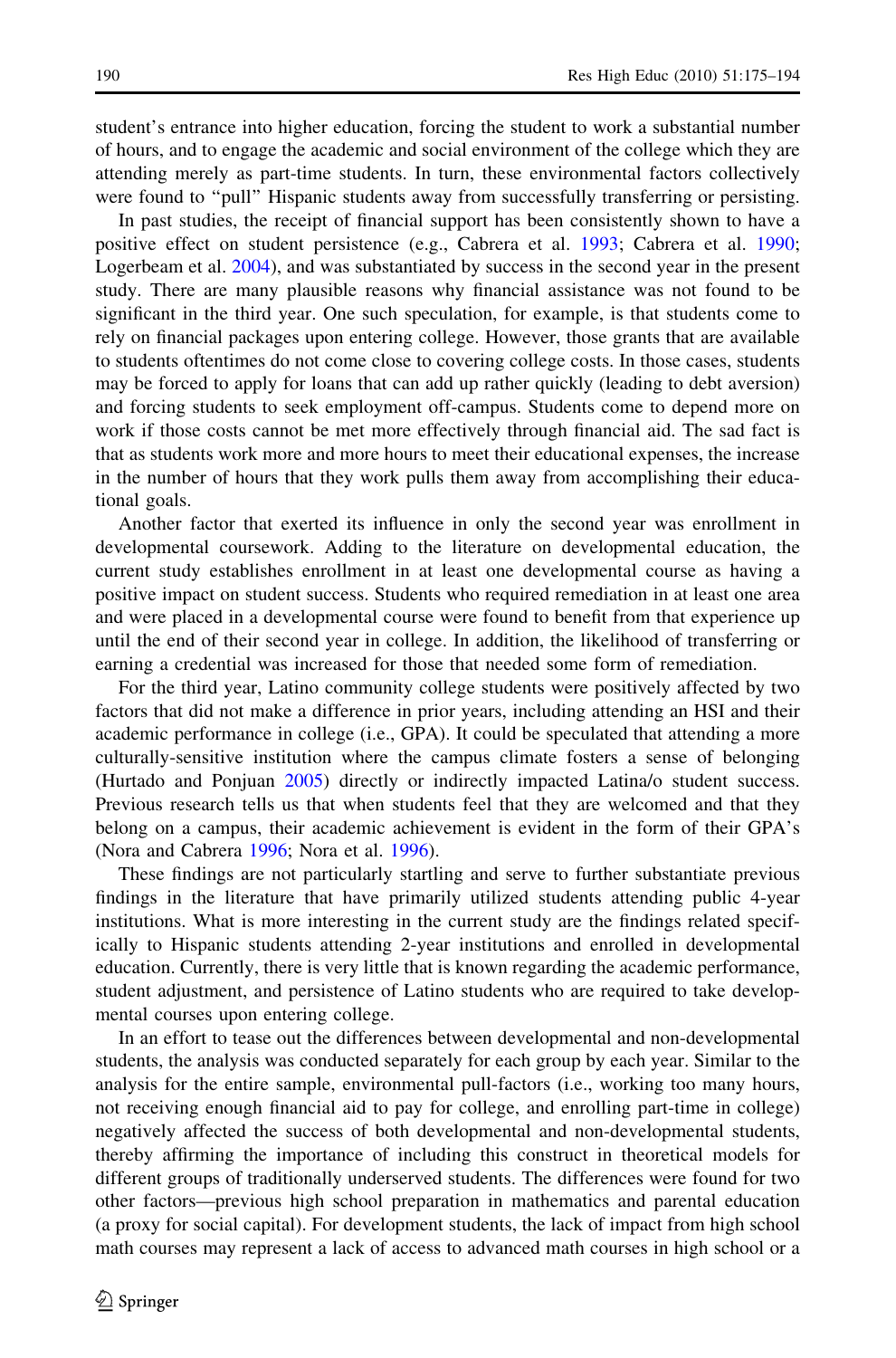lack of encouragement and support to engage in a stronger academic curriculum while in high school.

The second factor, parental education, is a different story. This variable was found to be significant for developmental students but not for non-developmental students. If one considers the educational attainment of parents as a proxy for social capital, the finding makes sense. For those students requiring developmental coursework, if their parents reported higher levels of educational attainment, that form of social capital may have influenced developmental students in the form of support and encouragement to succeed (in spite of the challenges associated with enrolling in developmental coursework).

It is also important to examine the differences between years 2 and 3 for Hispanic developmental students, as variables in the model were useful in predicting the likelihood of success only for the second year. The amount of time spent at work, the amount of financial assistance received, full-time enrollment status, and the level of social capital with regard to parental education were all found to impact the persistence, transfer, or degree attainment of Hispanic community college students during their second year of college. However, none of those influences carried over to the following year. As such, additional research is needed to investigate the factors influencing the success of Hispanic community college students enrolled in developmental coursework beyond the second year in college (e.g., family support, mentoring).

Turning to non-developmental Hispanic students, the positive influences exerted by academic preparation in high school, the ability to enroll as a full-time student, and nondependence on a job to meet the costs of an education were felt during both the second and third years. The only differences among non-developmental students in years 2 and 3 was the educational attainment of parents (significant only in year three) and the amount of financial aid received (significant only in year two). It is believed that a higher level of educational attainment on the part of the parents exerts positive pressure on non-developmental students to remain committed to the goal of degree attainment, be it through transferring to a baccalaureate degree-granting institution or through the attainment of an associate's degree. These commitments to that goal may be so strong that even when financial assistance may not be available, the desire to earn a college degree or credential overcomes the negative influence of financial circumstances.

# Concluding Remarks

The present study is intended to inform policy and intervention efforts aimed at achieving equity in higher education among Hispanic students by providing empirically and theoretically-based evidence regarding the academic preparation, experiences, and success of Latina/o community college students. More specifically, the findings reveal three major conclusions regarding Latina/o success. The first centers on the variables represented in the theoretical framework. There are a common set of factors that previously have been found to impact different measures of success for students enrolled at 4-year institutions that are substantiated for Hispanic developmental and non-developmental community college students. As such, the findings contribute to the existing theory on Latino students.

Second, the findings support the influence of environmental pull-factors as important for both developmental and non-developmental students, substantiating the need for additional financial support for Latino students entering higher education. Finally, while there were a common set of variables that impacted student success for developmental and nondevelopmental students, factors included in the present study were more influential early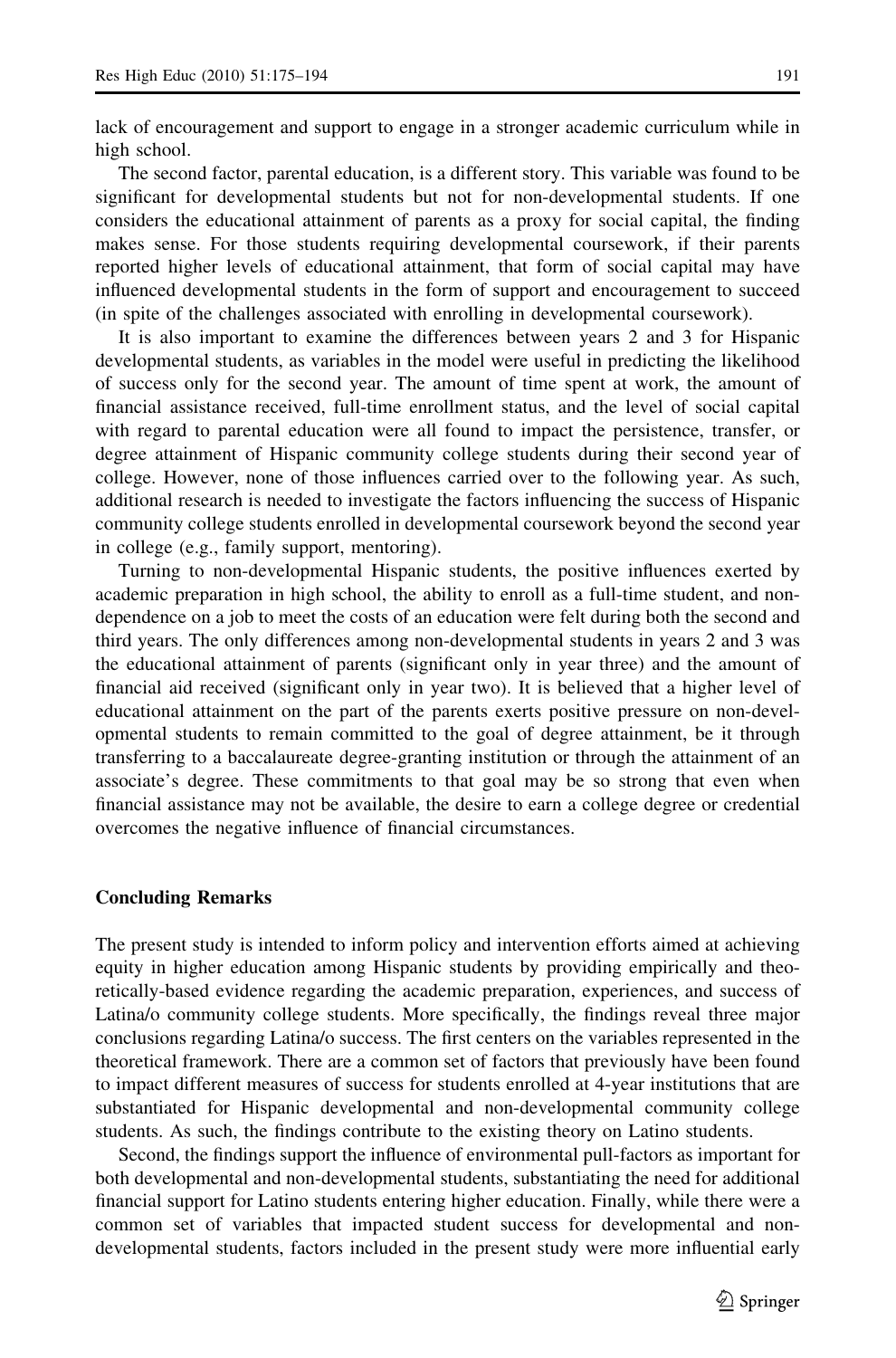on for developmental students. This third conclusion implies some identified set of variables might be impacting developmental students' success beyond the first 2 years, such as institutional policy surrounding developmental students.

# **References**

- Adelman, C. (1999). Answers in the tool box: Academic intensity, attendance patterns, and bachelor's degree attainment. Washington, DC: National Center for Education Statistics.
- Adelman, C. (2006). The toolbox revisited: Paths to degree completion from high school through college. Washington, DC: U.S. Department of Education, 2006.
- Aizenman, N. C. (2008, February 12). U.S. Latino population projected to soar. [Washingtonpost.com](http://Washingtonpost.com) (p. A03). Retrieved on February 2, 2009, from [http://www.washingtonpost.com/wp-dyn/content/](http://www.washingtonpost.com/wp-dyn/content/article/2008/02/11/AR2008021101294.html) [article/2008/02/11/AR2008021101294.html.](http://www.washingtonpost.com/wp-dyn/content/article/2008/02/11/AR2008021101294.html)
- Alexander, B. C., García, V., González, L., Grimes, G., & O'Brien, D. (2007). Barriers in the transfer process for Hispanic and Hispanic immigrant students. Journal of Hispanic Higher Education, 6(2), 174–184.
- Arbona, C., & Nora, A. (2007). Predicting college attainment of Hispanic students: Individual, institutional, and environmental factors. The Review of Higher Education, 30(3), 247–270.
- Attewell, P., Lavin, D., Domina, T., & Levey, T. (2006). New evidence on college remediation. The Journal of Higher Education, 77(5), 886–924.
- Bailey, T., & Weininger, E. B. (2002). Performance, graduation, and transfer of immigrants and natives in City University of New York community colleges. Educational Evaluation and Policy Analysis, 24(4), 359–377.
- Berger, J. B. (2000). Optimizing capital, social reproduction, and undergraduate persistence: A sociological perspective. In J. M. Braxton (Ed.), Reworking the student departure puzzle (pp. 95–126). Nashville, TN: Vanderbilt University Press.
- Bettinger, E., & Long, B. T. (2005). Remediation at the community college: Student participation and outcomes. New Directions for Community Colleges, 129, 17–26.
- Bourdieu, P. (1973). Cultural reproduction and social reproduction. In R. Brown (Ed.), Knowledge, education, and cultural change (pp. 71–112). London: Travistock.
- Burley, H., Butner, B., & Cejda, B. (2001). Dropout and stopout patterns among developmental education students in Texas community colleges. Community College Journal of Research and Practice, 25, 767–782.
- Cabrera, A. F., & Nora, A. (1994). College students' perceptions of prejudice and discrimination and their feelings of alienation: A construct validation approach. The Review of Education/Pedagogy/Cultural Studies, 16(3–4), 387–409.
- Cabrera, A. F., Nora, A., & Castaneda, M. B. (1993). College persistence: Structural equation modeling test of an integrated model of student retention. Journal of Higher Education, 64(2), 123–137.
- Cabrera, A. F., Stampen, J. O., & Hansen, W. L. (1990). Exploring the effects of ability to pay on persistence in college. Review of Higher Education, 13(3), 303–336.
- Calcagno, J. C., Bailey, T., Jenkins, D., Kienzl, G., & Leinbach, T. (2008). Community college student success: What institutional characteristics make a difference? Economics of Education Review, 27(2008), 632–645.
- Castellanos, J., & Jones, L. (2004). Latino/a undergraduate experiences in American higher education. In J. Castellanos & L. Jones (Eds.), The majority in the minority. Sterling, VA: Stylus.
- Cejda, B. D., & Rhodes, J. H. (2004). Through the pipeline: The role of faculty in promoting associated degree completion among Hispanic students. Community College Journal of Research and Practice, 28, 249–262.
- Chronicle of Higher Education. (2001, Aug 21). The Chronicle of Higher Education: Almanac Issue, 48(1), Washington, DC.
- Crews, D. M., & Aragon, S. R. (2004). Influence of a community college developmental education writing course on academic performance. Community College Review, 23, 1–18.
- Dougherty, K. J. (2002). The evolving role of the community college: Policy issues and research questions. In J. C. Smart & W. G. Tierney (Eds.), Higher education: Handbook of theory and research (Vol. XVII, pp. 295–348). New York: Agathon Press.
- Enders, C. K. (2008, March 25). Analysis of missing data. Paper presented at the annual meeting of the American educational research association, New York, NY.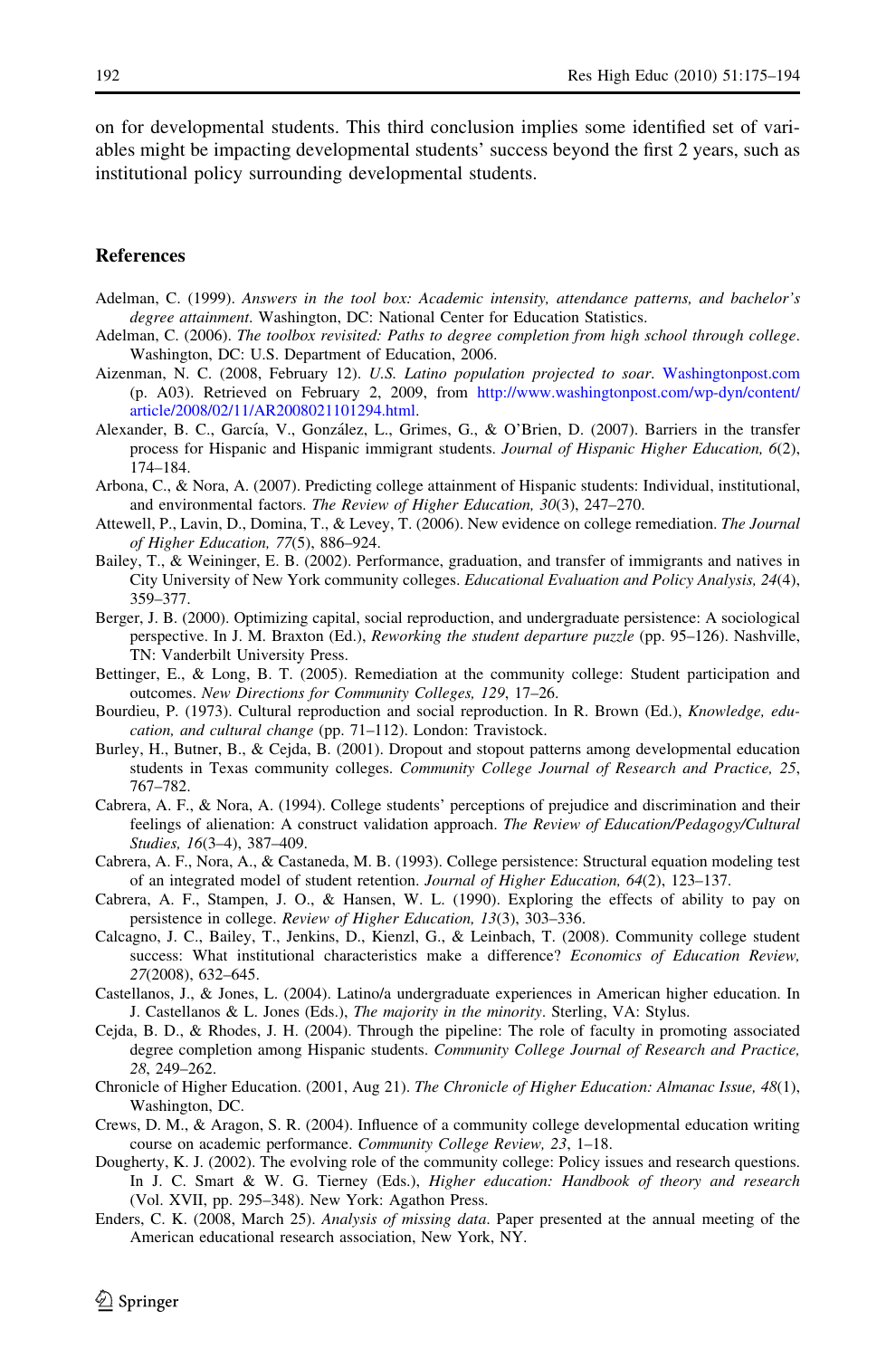- Fry, R. (2004). Latino youth finishing college: The role of selective pathways. Pew Hispanic Center. Retrieved June 24, 2004, from [www.pewhispanic.org](http://www.pewhispanic.org).
- Garson, D. (2008). Logistic regression. Retrieved December 3, 2008, from [http://faculty.chass.ncsu.edu/](http://faculty.chass.ncsu.edu/garson/PA765/logistic.htm) [garson/PA765/logistic.htm](http://faculty.chass.ncsu.edu/garson/PA765/logistic.htm).
- Higbee, J. L., Arendale, D. R., & Lundell, D. B. (2005). Using theory and research to improve access and retention in developmental education. New Directions for Community Colleges, 129, 5–15.
- Hoachlander, G., Sikora, A. C., & Horn, L. (2003). Community college students: Goals, academic preparation, and outcomes. Washington, DC: U.S. Department of Education, National Center for Education **Statistics**
- Hoyt, J. E. (1999). Remedial education and student attrition. Community College Review, 27, 51–73.
- Hu, S., & St. John, E. P. (2001). Student persistence in a public higher education system: Understanding racial and ethnic differences. Journal of Higher Education, 72(3), 265–286.
- Hurtado, S., & Carter, D. F. (1997). Effects of college transition and perceptions of the campus racial climate on Latino college student's sense of belonging. Sociology of Education, 70, 324–435.
- Hurtado, S., Carter, D. F., & Spuler, A. (1996). Latino student transition to college: Assessing difficulties and factors in successful college adjustment. Research in Higher Education, 37, 135–157.
- Hurtado, S., & Kamimura, M. (2003). Latina/o retention in four-year institutions. In J. Castellanos & L. Jones (Eds.), The majority in the minority: Expanding the representation of Latina/o faculty, administrators, and students in higher education (pp. 139–150). Sterling, VA: Stylus.
- Hurtado, S., & Ponjuan, L. (2005). Latino educational outcomes and the campus climate. *Journal of* Hispanic Higher Education, 4(3), 235–251.
- Jepsen, C. (2006, April). Basic skills in California's community colleges: Evidence from staff and self referrals. Paper presented at the American education research association (AERA) meeting, San Francisco.
- Kreysa, P. G. (2007). The impact of remediation on persistence of under-prepared college students. *Journal* of College Student Retention: Research, Theory, and Practice, 8(2), 251–270.
- Logerbeam, S. D., Sedlacek, W. E., & Alatorre, H. M. (2004). In their own voices: Latino student retention. NASPA Journal, 41(3), 538–550.
- Lottes, I. L., DeMaris, A., & Adler, M. A. (1996). Using and interpreting logistic regression: A guide for teachers and students. Teaching Sociology, 24(3), 284–298.
- Melguizo, T., Hagedorn, L. S., & Cypers, S. (2008). Remedial/developmental education and the cost of community college transfer: A Lost Angeles county sample. The Review of Higher Education, 31(4), 401–431.
- Nora, A. (1987). Determinants of retention among Chicano college students: A structural model. Research in Higher Education, 26(1), 31–59.
- Nora, A. (1990). Campus-based aid programs as determinates of retention among Hispanic community college students. Journal of Higher Education, 61(3), 312–327.
- Nora, A., & Wedham, E. (April, 1991). Off-campus experiences: The pull factors affecting freshman-year attrition on a commuter campus. Paper presented at the annual meeting of the American educational research association, Chicago: IL.
- Nora, A., & Garcia, V. (November, 2001). The role of perceptions of remediation on the persistence of developmental students in higher education. Paper presented at the annual meeting of the association for the study of higher education.
- Nora, A. (2003). Access to higher education for Hispanic students: Real or illusory? In J. Castellanos & L. Jones' (Eds.), The majority in the minority: Expanding the representation of Latina/o faculty, administrators and students in higher education (pp. 47–68). Sterling, VA: Stylus.
- Nora, A., & Cabrera, A. F. (1996). The role of perceptions of prejudice and discrimination on the adjustment of minority students to college. Journal of Higher Education, 67(2), 120–148.
- Nora, A., Cabrera, A. F., Hagedorn, L. S., & Pascarella, E. T. (1996). Differential impacts of academic and social experiences on college-related behavioral outcomes across different ethnic and gender groups at four-year institutions. Research in Higher Education, 37(4), 427–451.
- Nora, A., Castaneda, M. B., & Cabrera, A. F. (1992). Student persistence: The testing of a comprehensive structural model of retention. Paper presented at the annual conference of the association for the study of higher education, Minneapolis, MN.
- Nora, A., Kraemer, B., & Hagedorn, L. (November, 1997). Persistence among non-traditional Hispanic college students: A causal model. Paper presented at the annual meeting of the association for the study of higher education, Albuquerque, New Mexico.
- Nora, A., & Rendon, L. I. (1990). Determinants of predisposition to transfer among community college students: A structural model. Research in Higher Education, 31(3), 235–255.